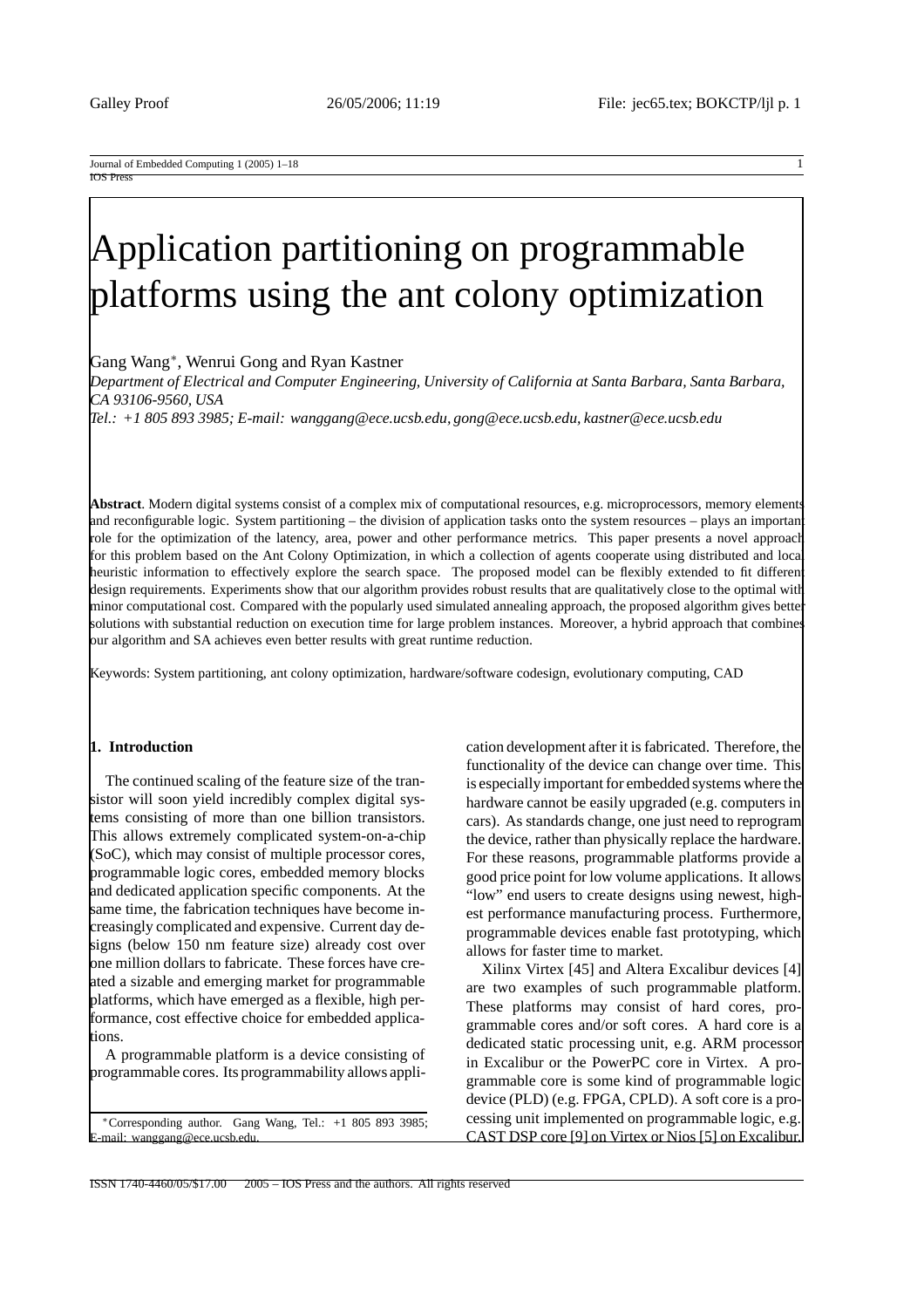Comparing with the traditional single CPU architecture, these complex programmable platforms require more effective computer-aided design (CAD) techniques to allow design space exploration by application programmers. One special challenge resides at the system level design phase. At this stage, the application programmer works with a set of tasks, where each task is a coarse grained set of computations with a well defined interface based on the application. Different from single CPU architecture, a key step in the mapping of applications onto these systems is to assign tasks to the different computational cores. This partitioning problem is NP-complete [23]. Although it is possible to use brute force search or ILP formulations [35] for small problem instances, generally, the optimal solution is computationally intractable. Thus it requires us to develop efficient algorithms in order to automatically partition the tasks onto the system resources, while optimizing performance metrics such as execution time, hardware cost and power consumption.

It is worth mentioning that though the above partitioning problem shares certain similarity with the Job Scheduling Problem (JSP) [24], another well-studied NP-hard problem in the operation optimization community, they are fundamentally different. First, the *jobs* in JSP are independent from each other while the computational tasks are interrelated and constrained by data dependencies among different tasks. Secondly, for every job in JSP, each of its operations is explicitly associated with a resource known *a priori*, while a computational task on the programmable platform is possible to be allocated on different resources as long as the system requirements are met. Finally, the optimization target in JSP is only constrained by the condition that no two jobs are processed at the same time on the same resource. However, in the above task partitioning problem, besides this constraint, we also need respect other system design requirements, such as limits on power consumption and hardware cost.

Some early works [18,25,40,41]investigate the hardware/software partitioning problem, which is a special case of the system partitioning problem discussed here.<sup>1</sup> It is difficult to name a clear winner [16]. Partitioning issues for system architectures with reconfigurable logic components have also been studied [6,26, 32]. These works assume a reconfigurable device cou-

<sup>1</sup>Hardware/software partitioning is equivalent to the system partitioning problem where there is only one microprocessor and one "hardware" resource i.e. ASIC.

pling with a processor core in their partitioning problem.

Different heuristic methods have been proposed to try to effectively provide sub-optimal solutions for the problem. These methods include Simulated Annealing (SA), Tabu Search (TS), and Kernighan/Lin approach [2,17,18,28,42]. Evolutionary methods [27,36] using Genetic Algorithm (GA) are also studied. Software tools based on these heuristics have been developed for system level partitioning problem. For instance, in COSYMA [11], the application tasks are mapped onto the system architecture using Simulated Annealing. Wiangtong et al. [44] compared three popularly used heuristic methods, and provided a good survey on the motivation and the related work of using task level abstraction. These methods provide practical algorithms for achieving acceptable the system partitioning solutions, however, they also have different drawbacks. Simulated Annealing suffers from long execution time for the low temperature cooling process. For Genetic Algorithm, special effort must be spent in designing the evolutionary operations and the problemoriented chromosome representation, which makes it hard to adapt to different system requirements.

In this paper, we present a novel heuristic searching approach to the system partitioning problem based on the *Ant Colony Optimization* (ACO) algorithm [14]. In the proposed algorithm,a collection of agents cooperate together to search for a good partitioning solution. Both global and local heuristics are combined in a stochastic decision making process in order to effectively and efficiently explore the search space. Our approach is truly multi-way and can be easily extended to handle a variety of system requirements.

The remainder of the paper is organized as follows. In Section 2, we give a brief introduction to the ACO approach. Section 3 details the proposed algorithm for the constrained multi-way partitioning problem. As the basis of our algorithm, a generic mathematic model for multi-way partitioning is also introduced in this section. In Section 4, we present the experimental heterogenous architecture and the testing benchmark we used in our work. We analysis the experiment results and give assessment on the performance of the proposed algorithm in Section 5. We conclude with Section 7.

## **2. Ant colony optimization**

The Ant Colony Optimization (ACO) algorithm, originally introduced by Dorigo et al. [14], is a coop-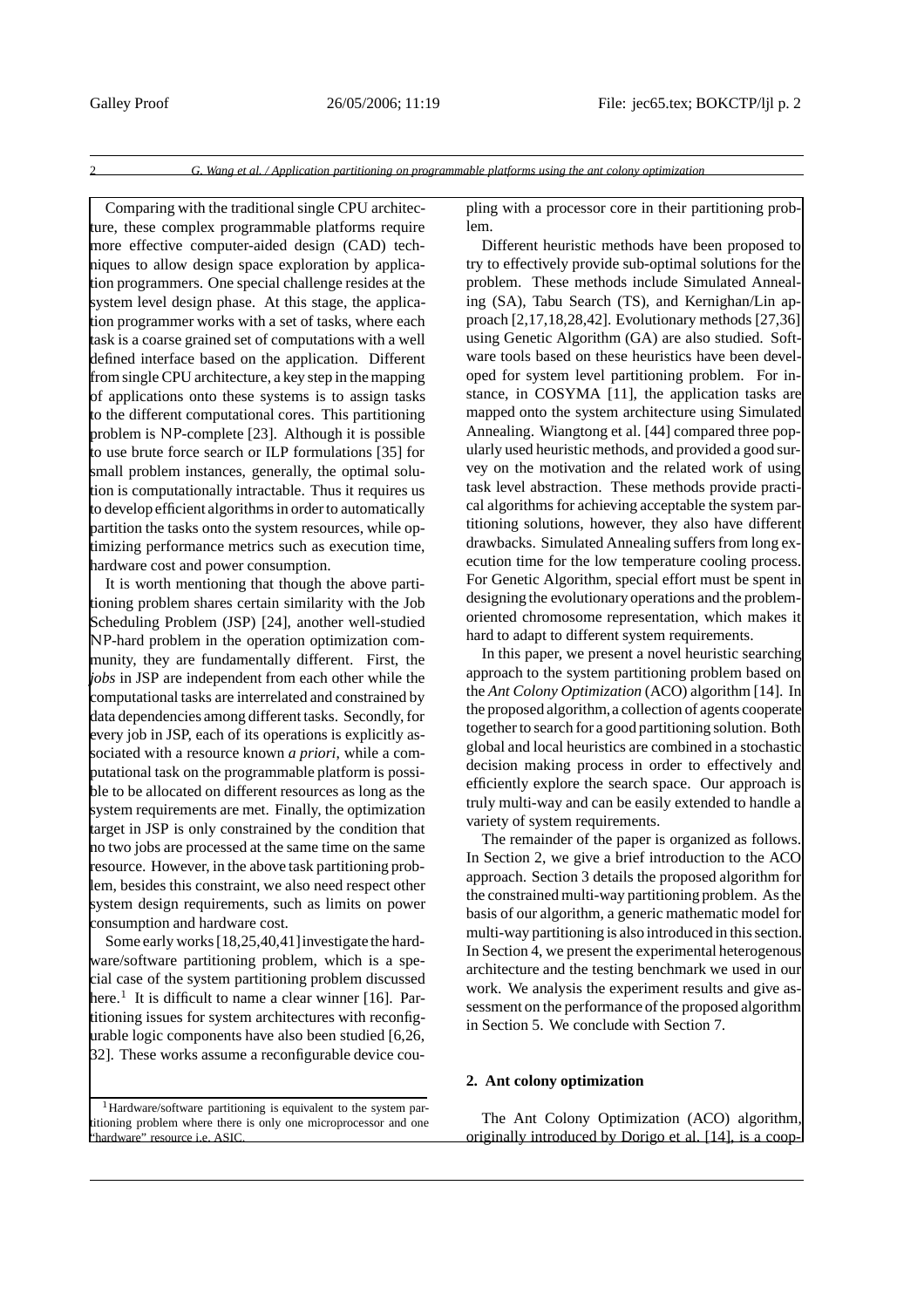erative heuristic searching algorithm inspired by the ethological study on the behavior of ants. It was observed [12] that ants – who lack sophisticated vision – could manage to establish the optimal path between their colony and the food source within a very short period of time. This is done by an indirect communication known as *stigmergy* via the chemical substance, or *pheromone*, left by the ants on the paths. Though any single ant moves essentially at random, it will make a decision on its direction biased on the "strength" of the pheromone trails that lie before it, where a higher amount of pheromone hints a better path. As an ant traverses a path, it reinforces that path with its own pheromone. A collective autocatalytic behavior emerges as more ants will choose the shortest trails, which in turn creates an even larger amount of pheromone on those short trails, which makes those short trails more likely to be chosen by future ants.

The ACO algorithm is inspired by such observation. It is a population based approach where a collection of agents cooperate together to explore the search space. They communicate via a mechanism imitating the pheromone trails. The algorithm can be characterized by the following steps:

- 1. The optimization problem is formulated as a search problem on a graph;
- 2. A certain number of ants are released onto the graph. Each individual ant traverses the search space to create its solution based on the distributed pheromone trails and local heuristics;
- 3. The pheromone trails are updated based on the solutions found by the ants;
- 4. If predefined stopping conditions are not met, then repeat the first two steps; Otherwise, report the best solution found.

One of the first problems to which ACO was successfully applied was the Traveling Salesman Problem (TSP) [14], for which it gave competitive results comparing with traditional methods. The objective of TSP is to find a Hamiltonian path for the given graph that gives the minimal length. In order to solve the TSP problem, ACO associates a pheromone trail for each edge in the graph. The pheromone indicates the attractiveness of the edge and serves as a global distributed heuristic. For each iteration, a certain number of ants are released randomly onto the nodes of the graph. An individual ant will choose the next node of the tour according to a probability that favors a decision of the edges that possesses higher volume of pheromone. Upon finishing of each iteration, the pheromone on the edges is updated. Two important operations are taken in this pheromone updating process. First, the pheromone will evaporate, and secondly the pheromone on a certain edge is reinforced according to the quality of the tours in which that edge is included. The evaporation operation is necessary for ACO to effectively avoid local minima and diversify future exploration onto different parts of the search space, while the reinforcement operation ensures that frequently used edges and edges contained in better tours receive a higher volume of pheromone, which will have better chance to be selected in the future iterations of the algorithm. The above process is repeated multiple times until a certain stopping condition is reached. The best result found by the algorithm is reported as the final solution.

Researchers have since formulated ACO methods for a variety of traditional NP-hard problems. These problems include the maximum clique problem [19], the quadratic assignment problem [22], the graph coloring problem [10], the shortest common super-sequence problem [31,34], and the multiple knapsack problem [20]. ACO also has been applied to practical problems such as the vehicle routing problem [21], data mining [37], and network routing problem [38]. Recently, it has been applied to tackle the hardware/software codesign problem [43], which is special case of the partitioning problem we discuss here.

# **3. ACO for system partitioning**

#### *3.1. Problem definition*

A crucial step in the design of systems with heterogenous computing resources is the allocation of the computation of an application onto the different computing components. This system partitioning problem plays a dominant role in the system cost and performance. It is possible to perform partitioning at multiple levels of abstraction. For example, operation (instruction) level partitioning is done in the Garp project [8], while the good deal of research work [11,17,28,44] are on the functional task level.

In this work, we focus on partitioning at the task or functional level. One of the reasons we select the task level partitioning is that it is commonly found that a bad partitioning in the task level is hard to correct in lower level abstraction [29]. Additionally, task level partitioning is typically requested in the earlier stage of the design so that further hardware synthesis can be performed.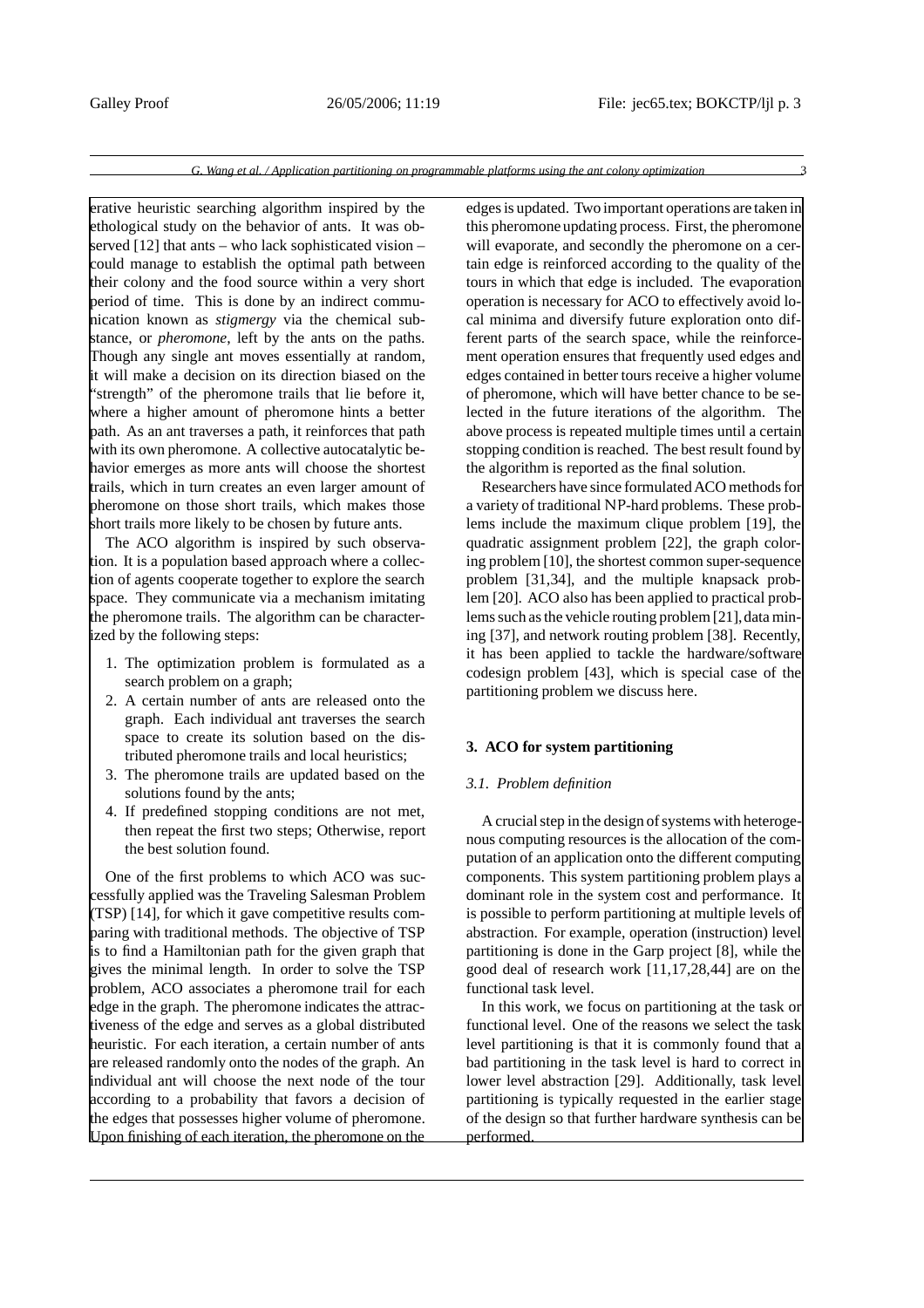We formally define the system partitioning problem as follows:

For a given system architecture, a set of computing resources are defined for the system partitioning task. We use R to represent this set where  $r = |R|$  is the number of resources in the system. The notation  $r_i$  $(i = 1, \ldots, r)$  refers to the *i*th resource R.

An application to be partitioned onto the system is given as a set of tasks  $T_{app} = \{t_1, \ldots, t_N\}$ , where the atomic partitioning unit, a *task*, is a coarse grained set of computation with a well defined interface. The precedence constraints between tasks are modeled using a task graph. A *task graph* is a directed acyclic graph (DAG)  $G = (T, E)$ , where  $T = \{t_0, t_n\} \cap T_{app}$ , and  $E$  is a set of directed edges. Each task node defines a functional unit for the program, which contains information about the computation it needs to perform. There are two special nodes  $t_0$  and  $t_n$  which are virtual task nodes. They are included for the convenience of having an unique starting and ending point of the task graph. An edge  $e_{ij} \in E$  defines an immediate precedence constraint between  $t_i$  and  $t_j$ . For a given partitioning, the execution of a task graph runs in the following way: the tasks of different precedence levels are sequentially executed from the top level down, while tasks in the same precedence level but allocated on different system components can run concurrently. Notice the precedence constraint is transitive. That is, if we let  $\longrightarrow$  denote the precedence constraint, we have:

$$
(t_a \longrightarrow t_b) \land (t_b \longrightarrow t_c) \Rightarrow t_a \longrightarrow t_c \tag{1}
$$

In a task graph, a task can only be executed when all the tasks with higher precedence level have been executed.

If a system contains only one processing resource, e.g. a general purpose processor, it is trivial to determine the system performance; only the sequential constraints between tasks need to be respected. For a system that contains  $r$  heterogenous computing resources, the partitioning of the tasks onto different resources becomes critical to the system performance. There are  $r^N$  unique partitioning solutions, where N is the number of the actual tasks. Some of these solutions may be infeasible as they violate system constraints.<sup>2</sup> We call a partitioning *feasible* when it satisfies the system constraints. An *optimal* partitioning is a feasible par-

<sup>2</sup>For example, a partitioning solution may allocate a large number of tasks to the reconfigurable logic. However, the reconfigurable logic has a fixed size, and the area occupied by those tasks must be  $\overline{\text{d}}$  is than the area of the reconfigurable logic.

titioning that minimizes the objective function of the system design.

Thus, the multi-way system partitioning problem is formally defined as: Find a set of partitions  $P =$  ${P_1,\ldots,P_r}$  on r resources, where  $P_i \subseteq T, P_i \cap P_i =$  $\phi$  for any  $i \neq j$  that minimizes a system objective function under a set of system constraints.

The objective function may be a multivariate function of different system parameters (e.g. minimize execution time or power consumption) while system cost (e.g. cost per device must be less than \$5) is an example of a system constraint. In this work, we use the critical path execution time of a task graph as the objective function and a fixed amount of area as the constraint.

#### *3.2. Augmented task graph*

To solve the multi-way application partitioning problem, introduce the Augmented Task Graph as the underlying model. An *Augmented Task Graph* (ATG)  $G' = (T, E', R)$  is an extension of the traditional task graph  $G$  discussed above. It is derived from  $G$  as follows: Given a task graph  $G = (T, E)$  and a system architecture R, each node  $t_i \in T$  is duplicated in  $G'$ . For each edge  $e_{ij} = (t_i, t_j) \in E$ , there exist r directed edges from  $t_i$  to  $t_j$  in  $G'$ , each corresponding to a resource in  $R$ . More specifically, we have

$$
e'_{ijk} = (t_i, t_j, r_k), \text{ where } e_{ij} \in E, \text{ and } k
$$
  
= 1, ..., r (2)

In ATG, an edge  $e'_{ijk}$  represents the *binding* of edge  $e_{ij}$  with resource  $r_k$ . Our algorithm uses these augmented edges to make a local decision at task node  $t$ . about the binding of the resource on task  $t_j$ .<sup>3</sup> We call this an *augmented edge*. The original task graph G is called the *support* of  $G'$ .

An example of ATG is shown in Fig. 1(a) for a 3-way partitioning problem. In this case, we assume the system contains 3 computing resources, a PowerPC microprocessor, a fixed size FPGA, and a digital signal processor (DSP). In the graph, the solid links indicate that the pointed task nodes are allocated to the DSP, while the dotted links for tasks partitioned onto PowerPC and dot-dashed links for FPGAs. It is easy to see that partitioning algorithm based on the ATG model can be easily adapted if more resources are available. All we need to do is add additional augmented edges in the ATG.

<sup>3</sup>This will be further explained in Section 3.3.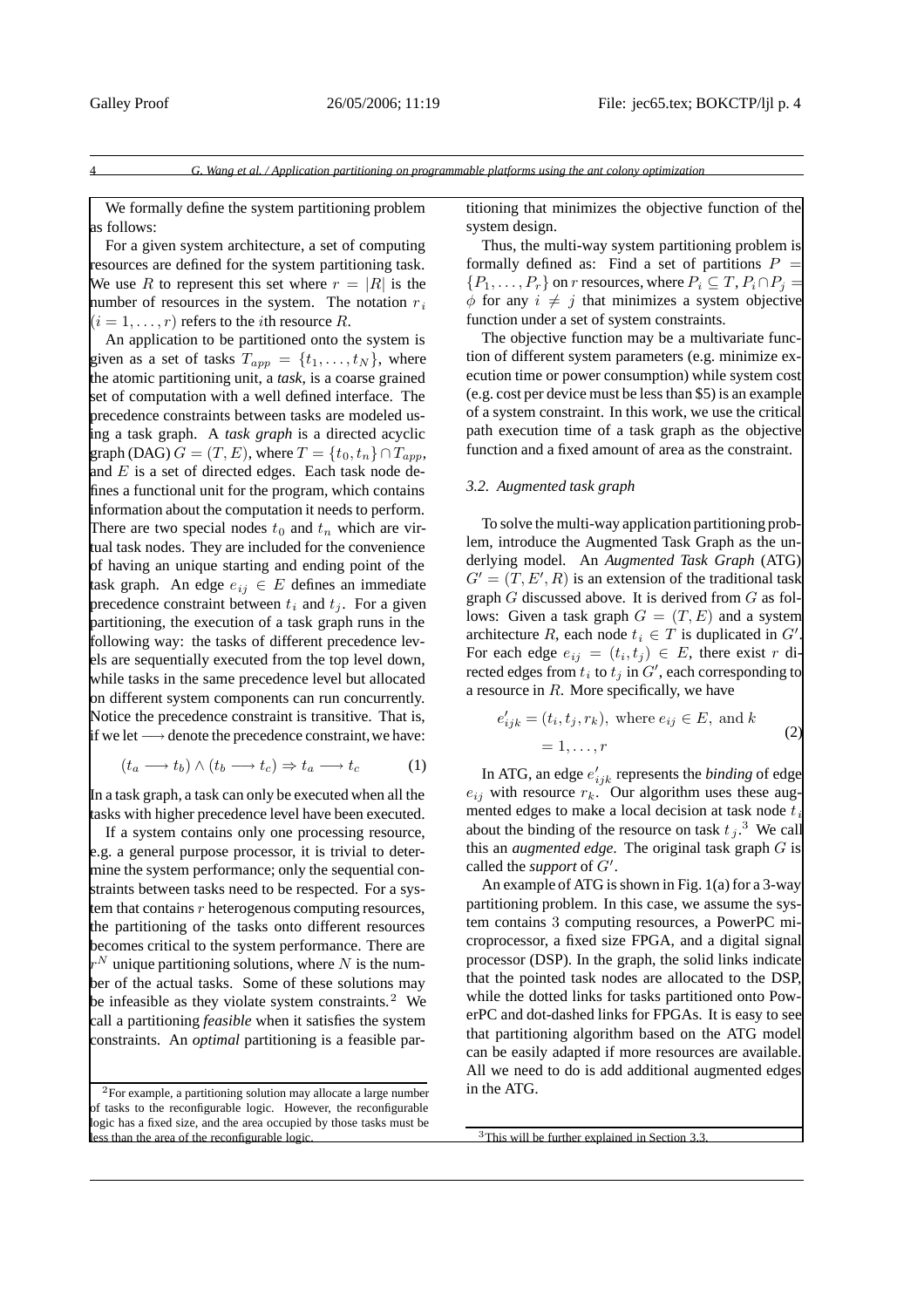

Fig. 1. ATG for 3-way Partitioning.

Based on the ATG model, a specific partitioning for the tasks on the multiple resources is a graph  $G_p$ , where  $G_p$  is a subgraph of  $G'$  that is isomorphic to its *support* G, and for every task node  $t_i$  in  $G_p$ , all the incoming edges of  $t_i$  are bounded with the same resource (say) r. Further, we say that partition  $G_p$  allocates task  $t_i$ to resource  $r$ . Figure 1(b) shows a sample partitioning for the ATG illustrated in Fig. 1(a). In this partitioning, task 1, 2, and 3 are allocated onto the PowerPC, task 4 is partitioned on to the DSP and task 5 for the FPGAs. As  $t_n$  is a virtual node, we do not care the status of the edge from  $t_5$  to  $t_n$ .

To make our model complete, a *dot* operation is defined, which is a bivariate function between a task and a resource:

$$
f_{ik} = t_i \bullet r_k, \forall t_i \in T, \forall r_k \in R
$$
\n(3)

It provides a local cost estimation for assigning task  $t_i$  to resource  $r_k$ . Assuming we are only concerned with the execution time and hardware area in our partitioning, we can let  $f_{ik}$  be a two item tuple, i.e.

$$
f_{ik} = t_i \bullet r_k = \{time_{ik}, area_{ik}\}\tag{4}
$$

Obviously, other items, such as power consumption estimation, can be easily added if they are considered. The dot operation can be viewed as an abstraction of the work performed by the cost estimator.

# *3.3. ACO formulation for system partitioning*

Based on the ATG model, our goal is to find a feasible partitioning  $G_p$  for  $G^\prime$ , which provides the optimal performance subject to the predefined system constraints.

We introduce a new heuristic method for solving the multi-way system partitioning problem using the ACO algorithm. Essentially, the algorithm is a multi-agent<sup>4</sup> stochastic decision making process that combines local and global heuristics during the searching process. The proposed algorithm proceeds as follows:

- 1. Initially, associate each augmented edge  $e'_{ijk}$  in the ATG with a pheromone  $\tau_{ijk}$ , a global heuristic indicting the favorableness for selecting the corresponding resource; the value of the pheromone on each augmented edge is initially set at the value  $\tau_0$ ;
- 2. Put m ants on task node  $t_0$ ;
- 3. Each ant crawls over the ATG to create a feasible partitioning  $P^{(l)}$ , where  $l = 1, \ldots, m$ ;
- 4. Evaluate the partitions generated by each of the  $m$ ants. The quality of a particular partition  $P^{(l)}$  is measured by the overall execution time  $time_{P(l)}$
- 5. Update the pheromone trails on the edges as follows:

$$
\tau_{ijk} \leftarrow (1 - \rho)\tau_{ijk} + \sum_{l=1}^{m} \Delta \tau_{ijk}^{(l)} \tag{5}
$$

where  $0 < \rho < 1$  is the evaporation ratio,  $k =$  $1, \ldots, r$ , and

$$
\Delta \tau_{ijk}^{(l)} = \begin{cases} Q/time_{P^{(l)}} \text{ if } e'_{ijk} \in P^{(l)}\\ 0 \text{ otherwise} \end{cases} \tag{6}
$$

where  $Q$  is a fixed constant to control the delivery rate of the pheromone.

<sup>4</sup>We use the terms "agent" and "ant" interchangeably.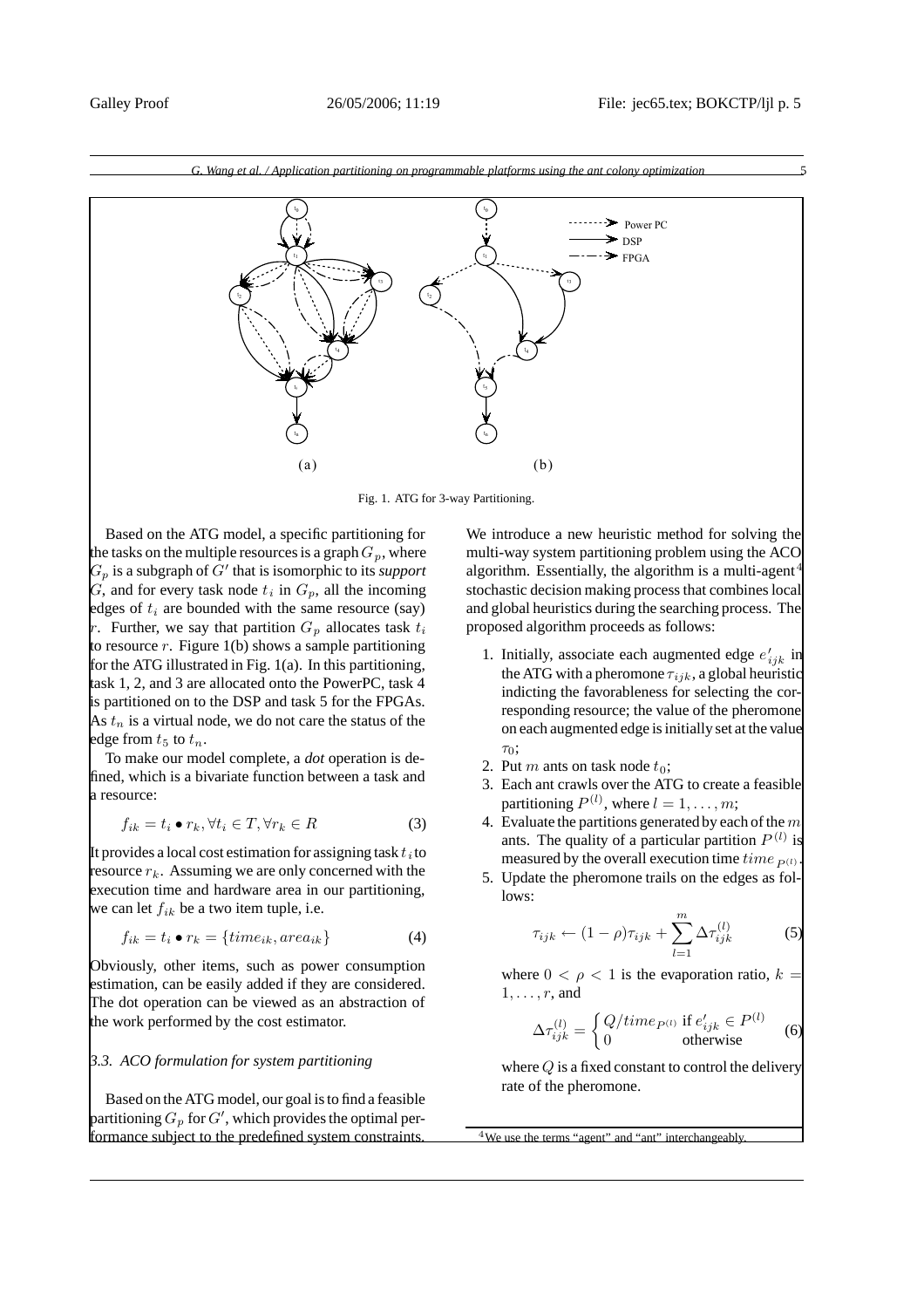- 6 *G. Wang et al. / Application partitioning on programmable platforms using the ant colony optimization*
- 6. If the ending condition is reached, stop and report the best solution found. Otherwise go to step 2.

Step 3 is an important part in the proposed algorithm. It describe how an individual ant "crawls" over the ATG and generates a solution. Two problems must be addressed in this step:

- 1. How does the ant handle the precedence constraints between task nodes?
- 2. What are the global and local heuristics and how can they be applied?
- 3. Finally, how does the ant guarantee to find a feasible

partition for the given application?

To answer these questions, each ant traverses the graph in a topologically sorted manner in order to satisfy the precedence constraints of task nodes. The trip of an ant starts from  $t_0$  and ends at  $t_n$ , the two virtual nodes that do not require allocation. By visiting the nodes in the topologically sorted order, we ensure that every predecessor node is visited before we visit the current node and that every incoming edge to the current node has been evaluated. We can see later that by enforcing this ordering, we not only make sure that the found partition could be executed correctly but also provide an important prepare for the ant to make resource allocation decision upon entering a new task node.

At each task node  $t_i$  where  $i \neq n$ , the ant makes a probabilistic decision on the allocation for each of its successor task nodes  $t_i$  based on the pheromone on the edge. The pheromone is manipulated by the distributed global heuristic  $\tau_{ijk}$ ) and a local heuristic such as the execution time and the area cost for a specific assignment of the successor node. More specifically, an ant at  $t_i$  guesses that node  $t_j$  to be assigned to resource  $r_k$ according to the probability:

$$
\mathsf{p}_{ijk} = \frac{\tau_{ijk}^{\alpha} \eta_{jk}^{\beta}}{\sum_{l=1}^{r} \tau_{ijl}^{\alpha} \eta_{jl}^{\beta}}
$$
(7)

Here  $\alpha$  and  $\beta$  are parameters to control the relative influence of the distributed global heuristic  $\tau_{iik}$  and local heuristic  $\eta_{ik}$  if  $t_i$  is assigned to resource  $r_k$ . In our work, we simply use the inverse of the cost of having task  $t_i$  allocated to resource  $r_k$  as  $\eta_{ik}$ . We focus on achieving the optimal execution time subject to hardware area constraint, therefore a simple weighted combination is used to estimate the cost:

$$
cost_{jk} = w_t \cdot time_{jk} + w_a \cdot area_{jk} \tag{8}
$$

where  $time_{ik}$  and  $area_{ik}$  are the execution time and hardware area cost estimates, constants  $w_t$  and  $w_a$  are scaling factors to normalize the balance of the execution time and area cost. It is intuitive to notice that the probability  $p_{ijk}$  favors an assignment that yields smaller local execution time and area cost, and an assignment that corresponds with the stronger pheromone. Again  $time_{ik}$  and  $area_{ik}$  are obtained via the dot operation explained above in Section 3.2. Based on the proposed ATG model, by altering the dot operation, one can easily adapt the cost function to consider other constraints such as power consumption limit, while keep the algorithm essentially intact.

Upon entering a new node  $t_j$ , the ant also has to make a decision on the allocation of the task node  $t_i$  based on the guesses made by all of the immediate precedents of  $t_i$ . Recall that the ant travels the ATG in a topologically sorted manner, it is guaranteed that those guesses are already made. Different strategies can be used on how such allocation decision is made. For example, we can simply make the assignment based on the vote of the majority of the guesses. In our implementation, this decision is again made probabilistically based on the distribution of the guesses, i.e. the possibility of assigning  $t_i$  to  $r_k$  is:

$$
p_{jk} = \frac{\text{count of guess } r_k \text{ for } t_j}{\text{count of immediate precedents of } t_j} \quad (9)
$$

The above decision making process is carried by the ant until all the task nodes in the graph have been allocated.

Of course, during the above resource allocation process for the node  $t_i$ , it is possible that we encounter the situation where some of the allocation choices become invalid. For example, we may find that the current available FPGA area is not sufficient to hold the realization of  $t_i$ . For these cases, we simply reject the invalid resource allocations by making the number of such guesses zero.

Once task node  $t_j$  is allocated on resource  $r_k$ , it remains unchanged during the current tour for an ant. This ensures that each task is uniquely assigned to one specific resource. Furthermore, we can obtain the cost (such as its execution time and area cost) for  $t_i$  on resource  $r_k$  by the querying the pre-computed cost information for  $t_i$  on  $r_k$  using the dot operation discussed previously. In turn, the critical path of the application up to this point will be updated together with the refreshed resource availabilities. By carefully applying all the above measurements, we can guarantee that a partition constructed by the ant is feasible.

As illustrated in Step 5 by the algorithm, at the end of each iteration, the pheromone trails on the edges are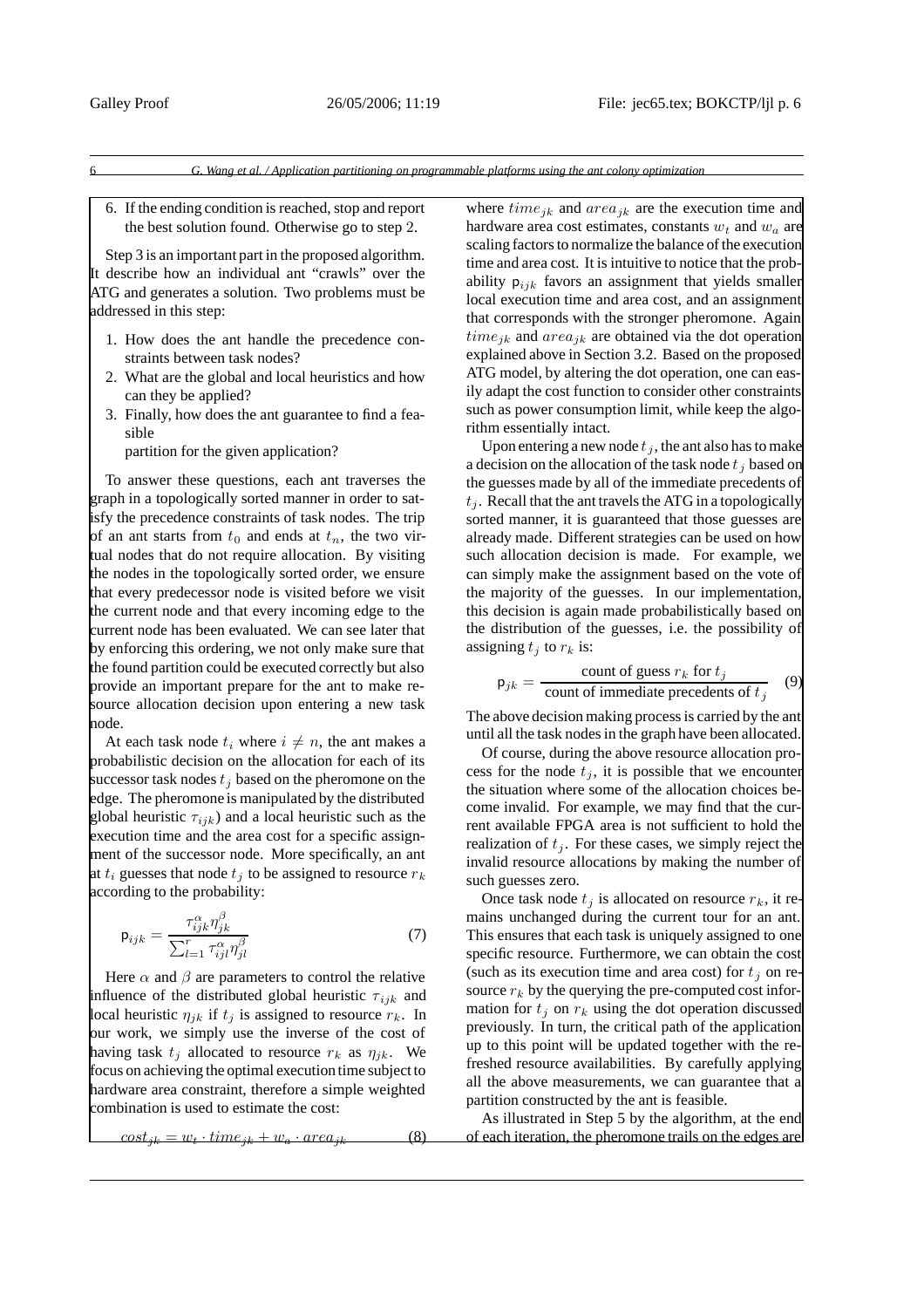updated according to Eqs (5) and (6). First, a certain amount of pheromone is evaporated. From an optimization point of view, the evaporation step helps the system escape from local minimums. Secondly, the *good* edges are reinforced. This reinforcement creates additional pheromone on the edges that are included on partition solutions that provide shorter execution time for the task graph. The given updating policy is similar to that reported in [15]. Notice here that every ant will contribute to the pheromone update independently based on the quality of the partition it finds. Alternative reinforcement methods [7] can also be applied here. For example, we explored the strategy of updating the pheromone trails on the edges that are included only in the best tour amongst all the returned partitions at each iteration, and we observed no noticeable difference regarding to the quality of the final results.

Finally, each run of the algorithm is composed of multiple iterations of the above steps. Two ending possible stopping conditions are: 1) the algorithm ends after a fixed number of iterations, or 2) the algorithm ends when there is no improvement found after a number of iterations. In the same run, the global pheromone trails  $\tau_{ijk}$  are initialized once as indicated in step 1 at the start of the algorithm, updated at the end of each iteration, and inherited by the next iteration. The best partition found so far by the ants is also updated dynamically at the end of each iteration and reported as the final result of the run. Because of the stochastic nature of the algorithm, multiple runs can be conducted and may provide different results. Another reason to have multiple runs is to test the stability of the proposed algorithm in achieving high-quality results, as we will discuss in Section 5. For our experiments reported in this paper, each run is independent and is started from scratch without using any result obtained in previous runs.

### *3.4. Complexity analysis*

The space complexity of the proposed algorithm is bounded by the complexity of the ATG, namely  $O(rN^2)$ , where N is the number of nodes in the task graph.

For each iteration, each ant has a run time  $Ant<sub>t</sub>$ confined by  $O(rN^2)$ . For a run with I iterations using  $m$  ants, the time complexity of the proposed algorithm is  $(Ant_t + E_t) * m * I$ , where  $E_t$  is the evaluation time for each generated partitioning. In the practical situation,  $E_t \gg Ant_t$ . Comparing with brute force search which has a total run time of  $(r^N) * E_t$ , the speedup ratio we can achieve is:

$$
\text{speedup} = \frac{(r^N) * E_t}{m * I * (Ant_t + E_t)} \approx \frac{r^N}{m * I} \quad (10)
$$

The number of ants in each iteration  $m$  depends on the problem that is being solved by the ACO algorithm. For the TSP problem, the authors assigned  $m$  to be a constant multiple of total number of nodes in the TSP problem instance [14]. For the multiway partitioning problem based on the ATG, we propose two possible ways to determine the ant number: 1) based on the average branching factor of the original task graph  $G$ ; or 2) the maximum branch number of the original task graph  $G$ .

## *3.5. Extending the ACO/ATG method*

Besides the ability to adjust itself as the number of computing resource numbers in the system varies, the ACO/ATG method can be easily extended to fit different system requirements. Here we will discuss a few possible ways for some commonly encountered design scenarios.

During system design phase, it is common that certain computational tasks are predetermined or preferred to run on certain resources. That is for each task  $t_i \in T$ , it is associated with a probability set  $\{p_i^1, \ldots, p_i^r\}$ where  $r$  is the size of  $R$ . Among the elements of the set, some of them can be zero when the corresponding resources have been determined to be not suitable for the given task. By modifying the decision strategy in Eq. (7), we can easily accommodate this requirement by using the following equation:

$$
\mathsf{p}_{ijk} = \frac{p_i^k \tau_{ijk}^\alpha \eta_{jk}^\beta}{\sum_{l=1}^r p_i^l \tau_{ij}^\alpha \eta_{jl}^\beta} \tag{11}
$$

Similar to the above approach, other task dependent information, such as profiling statistics can also be considered. In this case, the probability distribution set is associated with the augmented edges in the ATG, instead with the resources. That is for each edge  $e'_{ijk}$ defined in Eq. (2), there exists a frequency probability value  $p_{ijk}$ , which satisfies the following conditions:

$$
\begin{cases} p_{ijk} = p_{i'j'k} & \text{if } i = i' \text{ and } j = j'\\ \sum p_{ijl} = 1 & \text{where } l = 1, \dots, r \end{cases}
$$
 (12)

Using the two approaches discussed here, one can further modify the proposed algorithm to handle more complicated system features, such as different communication channels, where each channel has a different bandwidth and latency. These channels can either be as-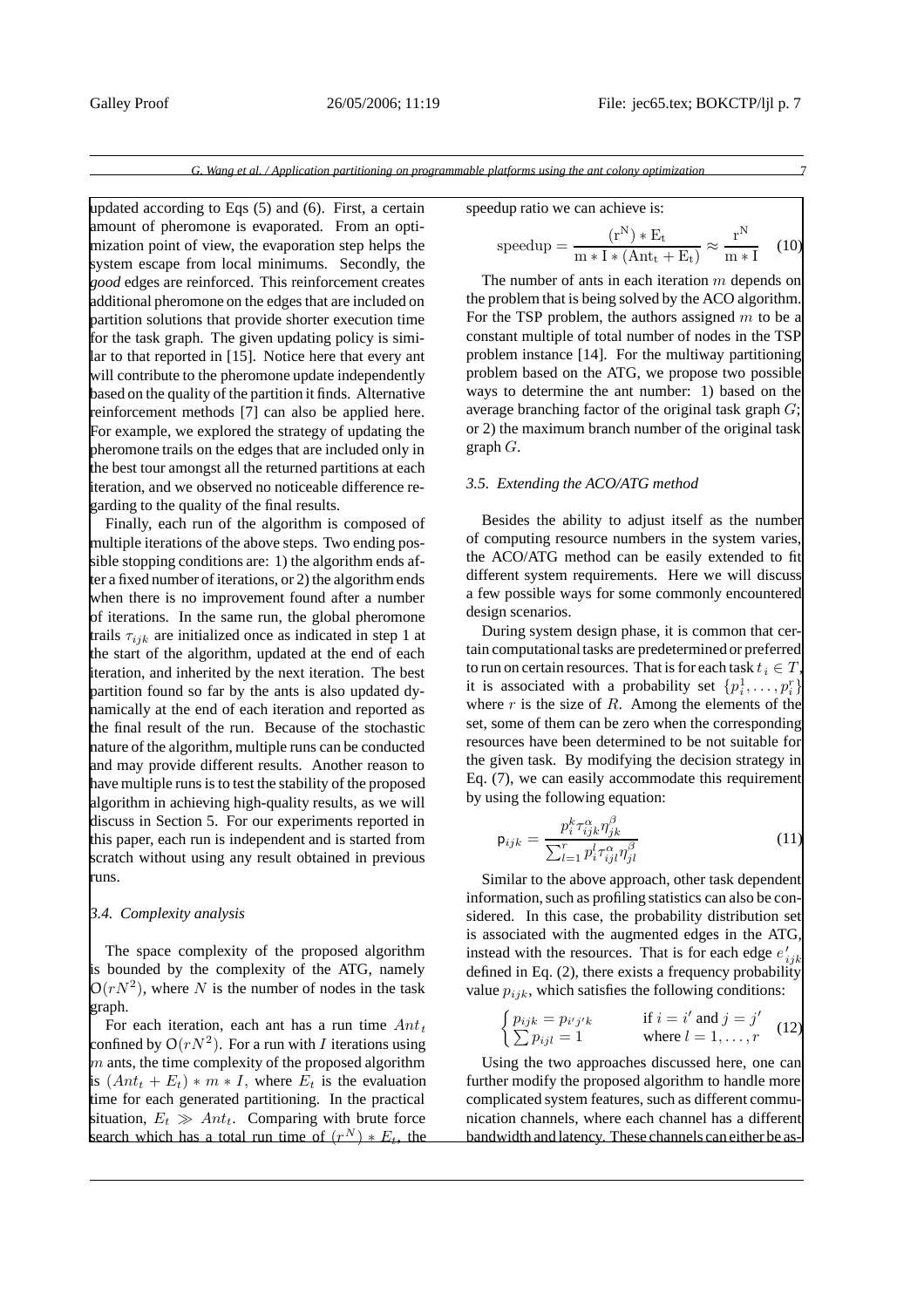sociated with the augmented edges if they are bounded with the hardware realization, or may be treated as a task related attribute if the task can only use one certain type channel.

Finally, by altering the definition of the *dot* operation in Eq. (3), better local cost estimation model can be introduced and integrated as the local heuristics. Similarly, different target objective functions for defining the global heuristic  $\eta$  in Eq. (7) can be applied. For example, power consumption can be aggregated as part of the consideration during the process.

## *3.6. Comparing with the original ACO*

In this section, we will summarize the proposed algorithm by comparing it with the original ACO approach proposed in [14].

Perhaps the most fundamental contrast between our work and the original ACO reported in [14] is that they try to solve different domain problems. Though the ACO approach is known as a meta-heuristic method for addressing optimization problems, one still needs to form specific strategies in order to effectively utilize the domain specific characteristics for the problem in hand. To our best knowledge, the method we proposed here is the first approach in the literatures for solving application partitioning problem using the ACO heuristics. Comparing with the TSP problem that the original ACO algorithm was set to address, the application partitioning problem poses specific issues in formulating the ACO algorithm, even though both of them are NP-complete.

First, there is a need to develop an appropriate graph model in formulating an ACO method for the application partitioning problem such that the global and local heuristics could be meaningfully fitted in. As discussed above, the ATG model is introduced in our work as the answer, where the extended edges provide suitable attaching points for the global and local heuristics. In contrast, the modeling issue is relatively easier for the TSP problem since the connection graph of the problem is readily used as the model.

Secondly, a different solution construction strategy has to be developed in our work for individual ant to come up with its partition result. In the original ACO method for the TSP problem, this issue is also relatively trivial as the connection between different cities are undirectional and there is no specific constraint on the ordering of how the cities are visited. However, in the application partitioning problem, to guarantee the correctness of the application, stringent dependencies between tasks have to be respected. In our formulation, a topological sorted ordering is used for individual ant to transverse the ATG. This also has fundamental impact on how the partitioning decision is made for a task node when it is visited.

Local heuristic definition is by nature problem dependent in the ACO framework and has to be formulated in a domain specific manner. In the original ACO method for the TSP problem, it is straightforward to select the distance between two cities as the local heuristic. In our work, we use a weighted combination for this purpose since multiple considerations are involved in defining the cost of mapping certain task onto a resource.

Finally, in our work, we propose a decision making process that is different from that in the original ACO method. In the TSP problem, the only decision to make is to which city the ant shall move to while constructing the Hamilton tour. However, in the application partitioning problem, we have to visit all the child nodes in the ATG in a sorted order. Furthermore, when a task node is visited, we need to make decision on which computing resource it shall be mapped to. As discussed earlier, in our algorithm, a two step decision making process is adopted. First, at each node, the ant makes a "guess" for each immediate child node on how it should be mapped based on the global and local heuristics associated with these nodes. The final decision is delayed until the child node is visited by the ant and the partitioning for the node is done using yet another probabilistic approach over the previous "guesses", such as the one indicated by Eq. (9).

#### **4. Target architecture and benchmarks**

Our experiments address the partitioning of multimedia applications onto a programmable, multiprocessor system platform. The target architecture contains one general purpose hard processor core, a soft DSP core, and one programmable core (see Fig. 2).

This model is similar to the Xilinx Virtex II Pro Platform FPGA [45], which contains up to four hard CPU cores, 13,404 configurable logic blocks (CLBs) and other peripherals. In our work, we target a system containing one PowerPC 405 RISC CPU core, separate data and instruction memory, and a fixed amount of reconfigurable logic with a capacity of 1,232 CLBs, among which, 724 CLBs are available to be used as general purpose reconfigurable logic (FPGA), and the remaining 508 CLBs embed an FPGA implementation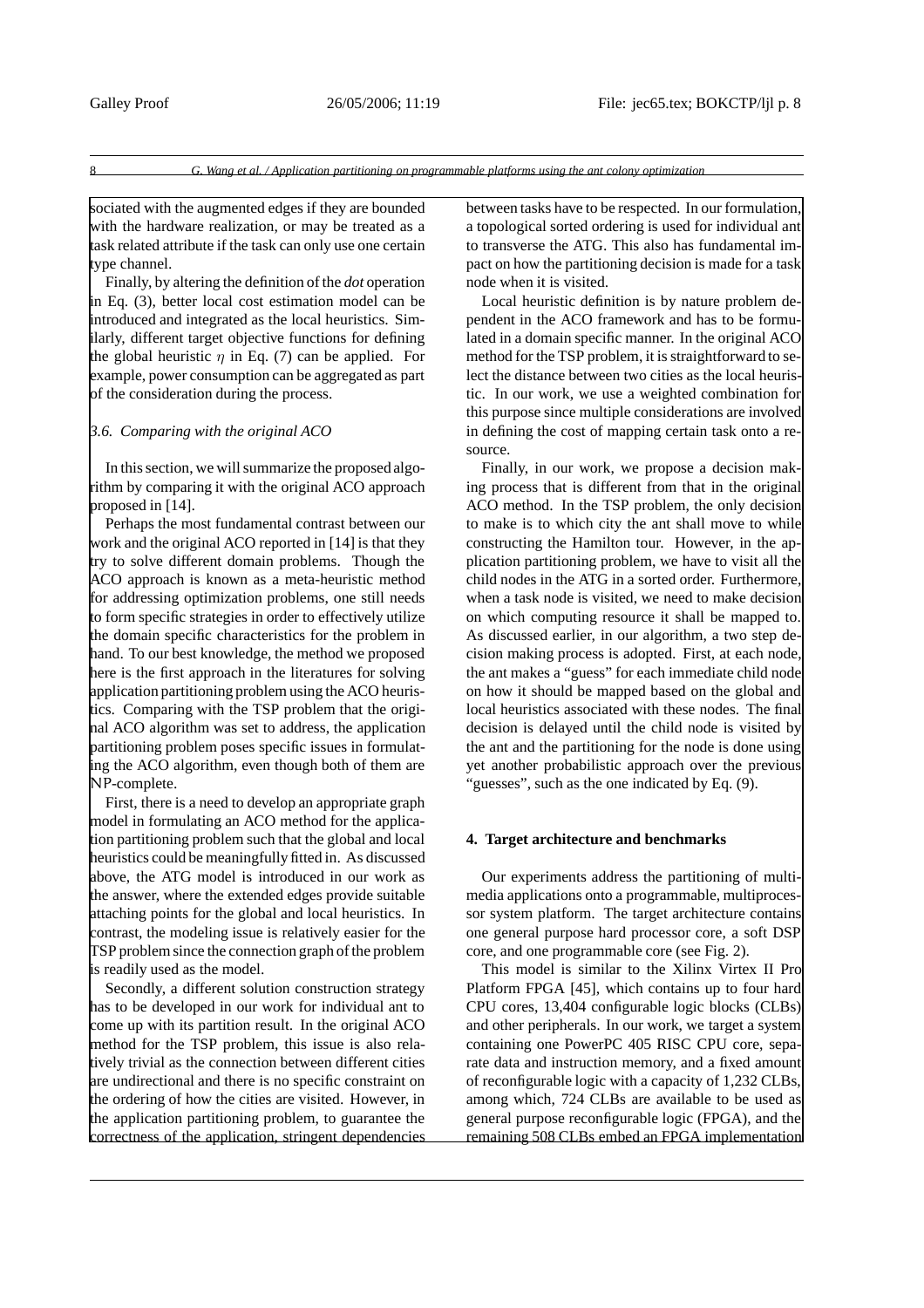



Fig. 3. Example Task Graph.

(soft core) of the TMS320C25 DSP processor core [9]. Programmable routing switches provide communication between the different system resources.

This system imposes several constraints on the partitioning problem. The code length of both the PowerPC processor and the DSP processor must be less than the size of the instruction memory, and the tasks implemented on FPGAs must not occupy more than the total number of available CLBs. The execution time and required resources for each task on different resources depends on the implementation of the task. We assumed the tasks are static and pre-computed. The communication time cost between interfaces of different processors, such as the interface between the PowerPC and the DSP processor, are known *a priori*.

Tasks allocated on either the PowerPC processor or the DSP processor are executed sequentially subject to the precedence constraints within the task (i.e. instruction level precedence constraints). Both the potential parallelism among the tasks implemented on FPGAs and the potential parallelism among all the processors are explored, i.e. concurrent tasks may execute in parallel on the different system resources. However, no hardware reuse between tasks assigned to FPGAs is considered. This would make an interesting extension to our work, however, it is outside the scope of this paper. The system constraints are used to determine whether a particular partition solution is feasible. For all the feasible partitions that do not exceed the capacity constraints, the partitions with the shortest execution time are considered the best.

Our experiments are conducted in a hierarchical environment for system design. An application is represented as a task graph in the top level. The task graph, formally described in Section 3.1, is a directed acyclic graph, which describes the precedence relationship be-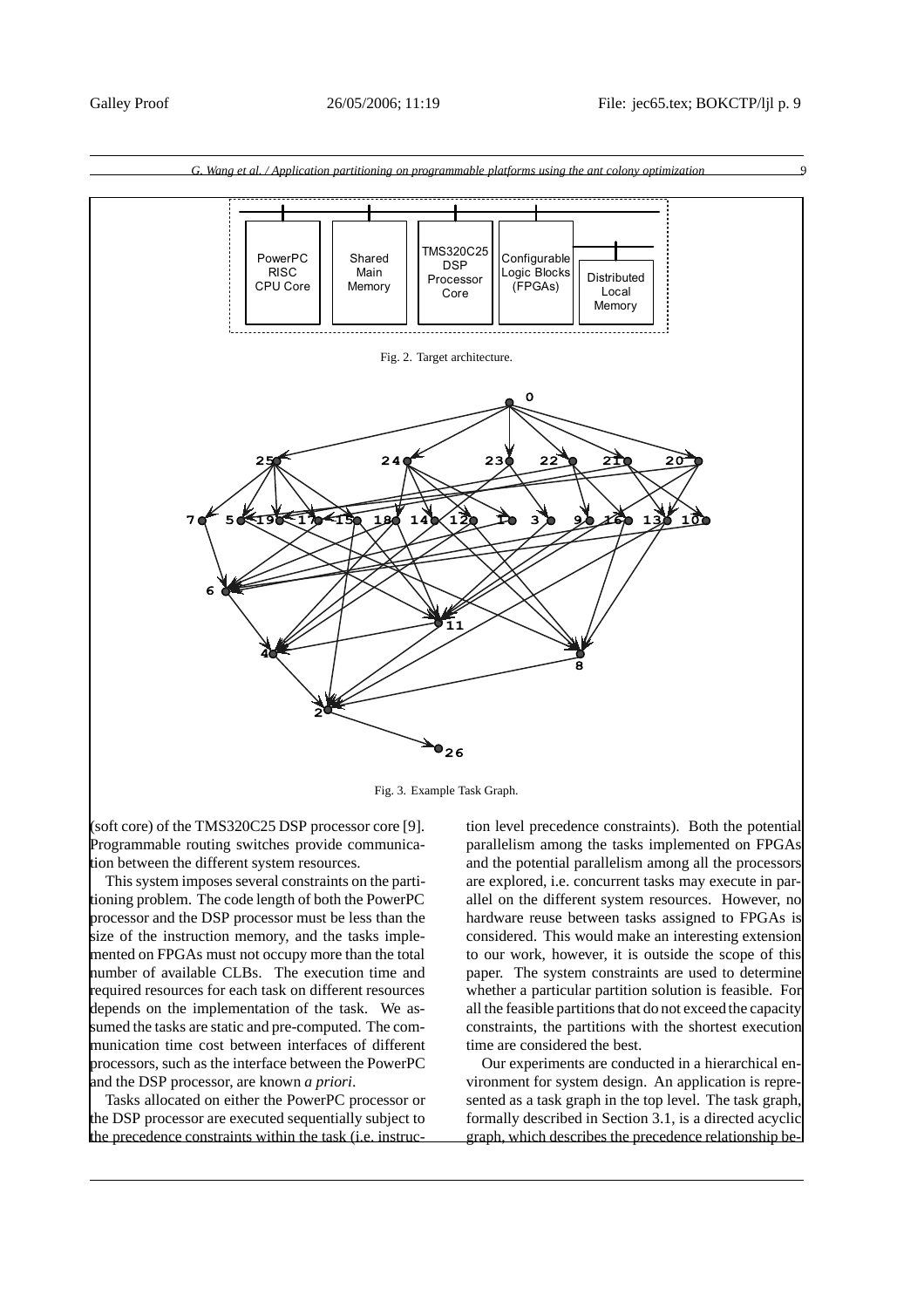

Fig. 4. Result quality measured by top percentage.

tween the computing tasks. A task node in the task graph refers to a function, which could be written in high-level languages, such as  $C/C++$ . It is analyzed using the SUIF [3] and Machine SUIF [39] tools; the result is imported in our environment as a control/dataflow graph (CDFG). CDFG reflects the control flow in a function, and may contain loops, branches, and jumps. Each node in CDFGs is a basic block, or a set of instructions that contains only one control-transfer instruction and several arithmetic, logic, and memory instructions.

Estimation is carried out for each task node to get performance characteristics, such as execution time, software code length, and hardware area. Based on the specification data of the Virtex II Pro Platform FPGA [45] and the DSP processor core [9], we get the performance characteristics for each type of operations. Using these operation (instruction) characteristics, we estimate the performance of each basic block. This information for each task node is used to evaluate a partitioning solution. In each time an ant finds a candidate solution, we perform a critical path-based scheduling over the entire task graph to determine the minimum execution time. Additionally, we estimate the hardware cost and software code length for each task node. The software code length is estimated based on the number of instructions needed to encode the operations of the CDFG. The hardware is scheduled using ASAP scheduling. Based on that we can determine the approximate area needed to implement the task on the reconfigurable logic. We assume that there is no hardware reuse between different tasks.

We create a task level benchmark suite based on the MediaBench applications [30]. Each testing example is formed via a two step process that combines a randomly generated DAG with real life software functions. The testing benchmarks are available online http://express.ece.ucsb.edu. In order to better assess the quality of the proposed algorithm while the application scales, task graphs of different sizes are generated. For a given task graph, the computation definitions associated with the task nodes are selected from the same application within the MediaBench test suite. Task graphs are created using GVF tool kit [33]. With this tool, we are able to control the complexity of the generated DAGs by specifying the total number of nodes or the average branching factor in the graph. Figure 3 gives a typical example for the task graph we used in our study.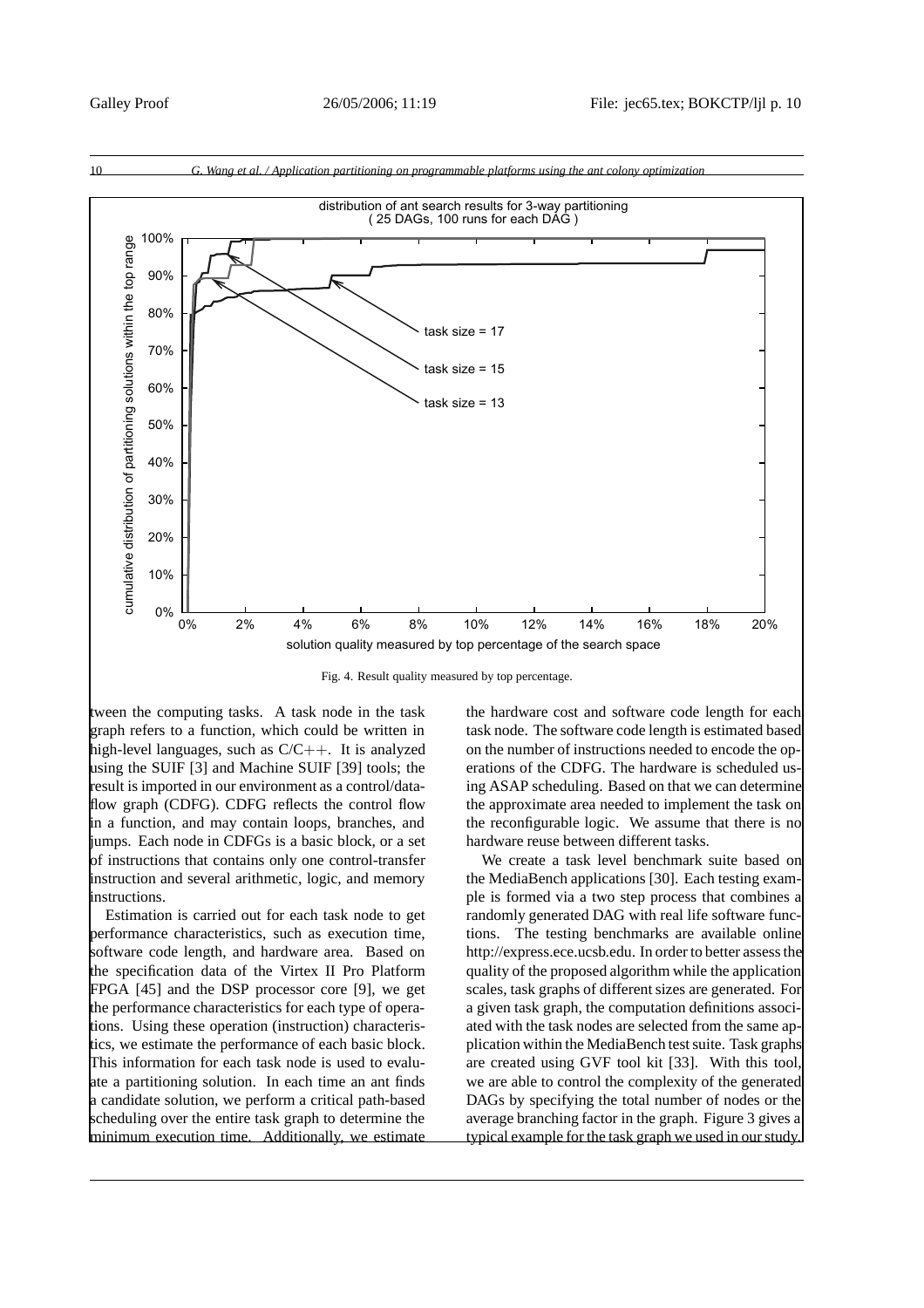|          |                          | Table 1                                         |                 |                 |
|----------|--------------------------|-------------------------------------------------|-----------------|-----------------|
|          |                          | Comparing ACO results with the random sampling* |                 |                 |
| Testcase | <b>Optimal Execution</b> | Total # Optimal                                 | Random Sampling | Optimal #       |
|          | Time                     | Partitions                                      | Prob.           | <b>ACO Runs</b> |
| $DAG-1$  | 23991                    | 2187                                            | 29.05           | 100             |
| $DAG-2$  | 11507                    | 1215                                            | 17.35           | 100             |
| DAG-3    | 13941                    | 2187                                            | 29.05           | 100             |
| $DAG-4$  | 60120                    | 1664                                            | 22.98           | 3               |
| $DAG-5$  | 23004                    | 729                                             | 10.80           | 100             |
| DAG-6    | 12174                    | 81                                              | 1.26            | 100             |
| $DAG-7$  | 26708                    | 2187                                            | 29.05           | 100             |
| DAG-8    | 51227                    | 486                                             | 7.34            | 71              |
| DAG-9    | 11449                    | 1458                                            | 20.45           | 100             |
| $DAG-10$ | 140197                   | 1024                                            | 14.84           | $\mathbf{0}$    |
| $DAG-11$ | 138387                   | 1215                                            | 17.35           | 98              |
| $DAG-12$ | 10810                    | 243                                             | 3.74            | 100             |
| $DAG-13$ | 33193                    | 2187                                            | 29.05           | 100             |
| $DAG-14$ | 16460                    | 81                                              | 1.26            | 100             |
| $DAG-15$ | 30919                    | 1215                                            | 17.35           | 100             |
| $DAG-16$ | 49910                    | 1856                                            | 25.26           | 92              |
| $DAG-17$ | 22934                    | 135                                             | 2.09            | 100             |
| $DAG-18$ | 47161                    | 243                                             | 3.74            | 100             |
| $DAG-19$ | 152088                   | 1024                                            | 14.84           | $\overline{2}$  |
| $DAG-20$ | 6157                     | 27                                              | 0.42            | 97              |
| $DAG-21$ | 29877                    | 610                                             | 9.12            | 100             |
| $DAG-22$ | 14141                    | 729                                             | 10.80           | 100             |
| $DAG-23$ | 15718                    | 2187                                            | 29.05           | 100             |
| $DAG-24$ | 9905                     | 108                                             | 1.68            | 100             |

DAG-25 48141 486 7.34 98

*G. Wang et al. / Application partitioning on programmable platforms using the ant colony optimization* 11

∗100 ACO runs on 25 testing task graphs with size 13.

# **5. Experimental results and performance analysis**

#### *5.1. Absolute quality assessment*

It is possible to achieve definitive quality assessment for the proposed algorithm on small task graphs. In our experiments, we apply the proposed ACO algorithm on the task benchmark set and evaluate the results with the statistics computed via the brute force search. By conducting thorough evaluation on the search space, we obtain important insights to the search space, such as the optimal partitions with minimal execution time and the distribution of all the feasible partitions. More, the brute force results can be used to quantify the hardness of the testing instances, i.e. by computing the theoretical expectation for performing random sampling on the search space. Trivial examples, for which the number of the optimal partitions is statistically significant, are eliminated in our experiments to ensure that we are targeting the *hard* instances.

We give 100 runs of the ACO algorithm on each DAG in order to obtain enough evaluation data. For each run, the ant number is set as the average branch factor of the DAG. As a stopping condition, the algorithm is set to iterate 50 times i.e.  $I = 50$ . The solution with the best execution time found by the ants is reported as the result of each run. In all the experiments, we set  $\tau_0 = 100, Q = 1,000, \rho = 0.8, \alpha = \beta = 1, w_t = 1$ and  $w_a = 2$ .

Figure 4 shows the cumulative distribution of the number of solutions found by the ACO algorithm plotted against the quality of those solutions for different problem sizes. The x-axis gives the solution quality compared to the overall number of solutions. The yaxis gives the total number of solutions (in percentage) that are worse than the solution quality. For example, looking at the x-axis value of 2% for size 13, less than 10% of the solutions that the ACO algorithm found were outside of the top 2% of the overall number of solutions. In other words, over 90% of the solutions found by the ACO algorithm are within 2% of all possible partitions. The number of solutions drops quickly showing that the ACO algorithm finds very good solutions in almost every run. In our experiments, 2, 163 (or 86%) solutions found by ACO algorithm are within the top  $0.1\%$  range. Totally 2, 203 solutions, or  $88.12\%$ of all the solutions, are within the top  $1\%$  range. The figure indicates that a majority of the results are qualitatively close to the optimal.

With the definitive description on the search space obtained from the brute force search, we can also evaluate the capability of the algorithm with regard to dis-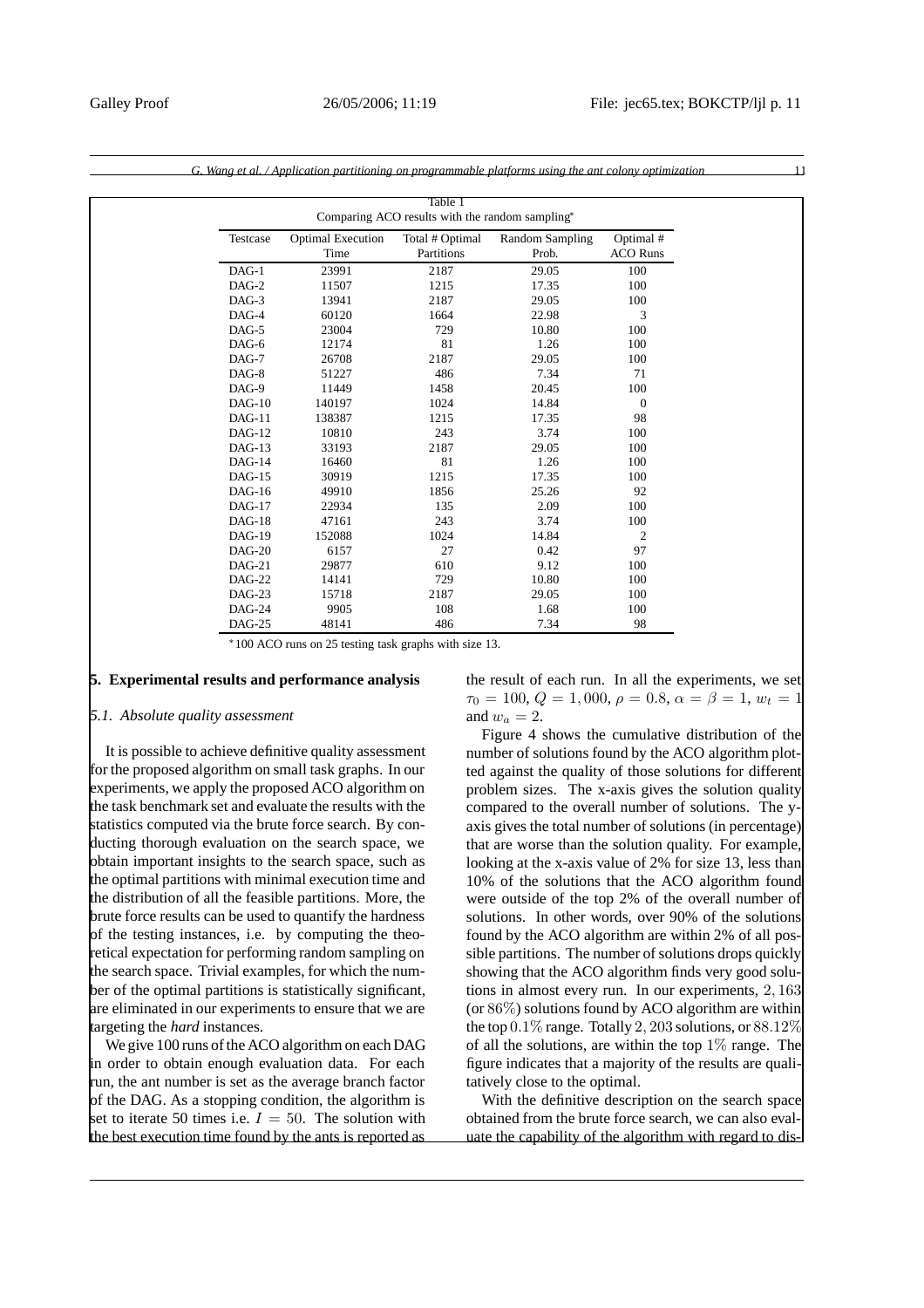covering the optimal partition. Table 1 shows a comparison between the proposed algorithm and random sampling when the task graph size is 13. The first column gives the testing case index. The second and third columns are the optimal execution time and the number of partitions that achieve this execution time for the testcase, respectively. This information is obtained through the brute force search. The fourth column gives the derived theoretical possibility of finding an optimal partition in 250 tries over a search space with a size of  $5^{13} = 1,594,323$  if random sampling is applied. The last column is the number of times we found an optimal partition in the 100 runs of the ACO algorithm. It can be seen that over 2, 500 runs across the 25 testcases, we found the optimal execution time 2,163 times. Based on this, the probability of finding the optimal solution with our algorithm for these task graphs is 86.44%. With the same amount of computation time, random sampling method has a  $14.21\%$  chance of discovering the optimal solution. Therefore, our ACO algorithm is statistically 6 times more effective in finding the optimal solution than random sampling. Related to this, we found that for 17 testing examples, or 68% of the testing set, our algorithm discovers the optimal partition every time in the 100 runs. This indicates that the proposed algorithm is statistically robust in finding close to optimal solutions. Similar analysis holds when task graph size is 15 or 17.

There exist three testcases (DAG-4, DAG-10, and DAG-10) for which the proposed algorithm only finds the optimal solution in few times among the 100 runs. Further analysis of the results shows that all the solutions returned for these testing samples are within the top 3% of the solution space.

Figure 5 provides another perspective regarding to the quality of our results. In this figure, the x axis is the percentage difference comparing the execution time of the partition found by the ACO algorithm with respect to the optimal execution time. The y axis is the percentage of the solutions that fall in that range.

These results may seem somewhat conflicting with the results shown in Fig. 4. The results in Fig. 4 show the results on how the ACO algorithm finds solutions that are within a top percentage of overall solutions. This graph shows the solution quality found by ACO. The results differ because while the ACO algorithm may not find the optimal solution, it almost always finds the next best feasible solution. However, the quality the next feasible solution in terms of execution time may not necessarily be close to the optimal solution. We believe that this has more to do with the solution distribution of the benchmarks than the quality of the algorithm.

For example, larger benchmarks are more likely to have more solutions whose quality is close to optimal. If this is the case, the ACO algorithm will likely find a good solution with a good solution quality as is show in Fig. 4.

Regardless, the quality of the solutions that we find are still very good. The majority (close to 90%) of our results are within the range of less than 10% worse compared with the optimal execution time.

Based on the discussion in Section 3, when the ant number is 5 and iteration number is 50, for a three way partitioning problem over a 13 node task graph, the proposed algorithm has a theoretical execution time about 0.015% of that using brute force search, or 6,300 times faster. The experiments were conducted on a Linux machine with a 2.80 GHz Intel Pentium IV CPU with 512 MByte memory. The average actual execution time for the brute force method is 9.1 minutes while, on average, our ACO algorithm runs for 0.072 seconds. These runtimes are in scale with the theoretical speedup report in Section 3.4. To summarize the experiment results, with a high probability  $(88.12\%)$ , we can expect to achieve a result within top 1% of the search space with a very minor computational cost.

## *5.2. Comparing with Simulated Annealing*

In order to further investigate the quality of the proposed algorithm, we compared the results of the proposed ACO algorithm with that of the simulated annealing (SA) approach.

Our SA implementation is similar to the one reported in [44]. To begin the SA search, we randomly pick a feasible partition that obeys the cost constraint as the initial solution. The neighborhood of a solution contains all the feasible partitions that can be achieved by switching one of the tasks to a different computing resource from the one it is currently mapped to. The feasibility of the neighbors is computed in a similar way as in our ACO implementation. At every iteration of the SA search, a neighbor is randomly selected and the cost difference (i.e. execution time of the DAG) between the current solution and the neighboring solution is calculated. The acceptance of a more costly neighboring solution is then determined by applying the Boltzmann probability criteria [1], which depends on the cost difference and the annealing temperature. In our experiments, the most commonly known and used geometric cooling schedule [44] is applied and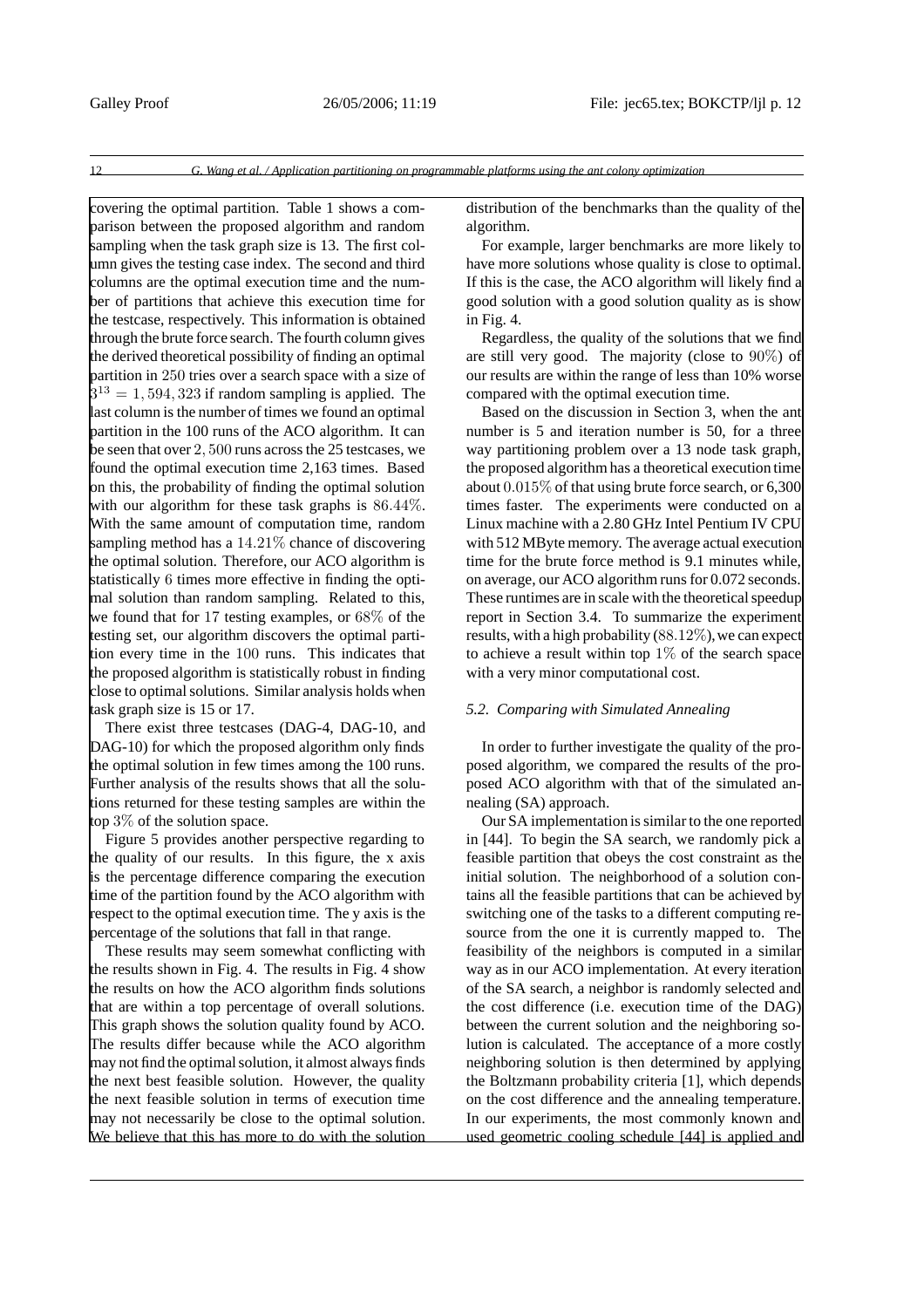

Fig. 5. Execution time distribution.

the temperature decrement factor is set to 0.9. When it reaches the pre-defined maximum iteration number or the stop temperature, the best solution found by SA is reported.

Because of the stochastic nature of the SA algorithm, for a given cooling approach, the more the iterations the better chance for SA to find higher quality results. However, as the iteration number increases, its execution time becomes longer. Figure 6 compares the ACO results against those that achieved by the SA search sessions. The graph is illustrated in the same way as Fig. 4. The SA sessions are configured in the same way except with different iteration numbers. Here SA50 has roughly the same execution time of our ACO implementation, while respectively, SA500 and SA1000 runs approximately 10 times and 20 times longer. We can see that with substantial less execution time, the ACO algorithm achieves better results than the SA approach, even when it is compared with a much more exhaustive SA session such as SA1000. In other words, in order to obtain comparable partition quality, SA suffers from much longer execution time. Furthermore, in order to compare the stability of the two different approaches, we also compared the variance of the results returned respectively by the SA and the proposed algorithm. The is done by carrying multiple runs of ACO and SA independently. This comparison indicates that the ACO approach consistently provides significantly more stable results than SA. For some testing cases, the variance on the SA results can be more than 3 times wider. Thus experimentally we perhaps can conclude that the ACO approach would have much better chance in obtaining high quality results than the SA method with the same execution cost.

Another benefit of conducting comparison between SA and ACO is that it provides a way for us to assess the quality of the proposed algorithm on bigger size testing cases. For such problems, it becomes impossible for us to perform the brute force search to find the true optimal solution for the problem. However, we can still assess the quality of the proposed algorithm by comparing relative difference between its results with that obtained by using other popularly used heuristic methods, such as SA. Figure 7 shows the cumulative result quality distribution curves for task graphs with 25 nodes. For these problems, it is estimated that the brute force method would take hundreds machine hours thus impractical for us to find the optimal exactly. In the figure, the x axis now reads as the percentage difference on the execution time of the partition found by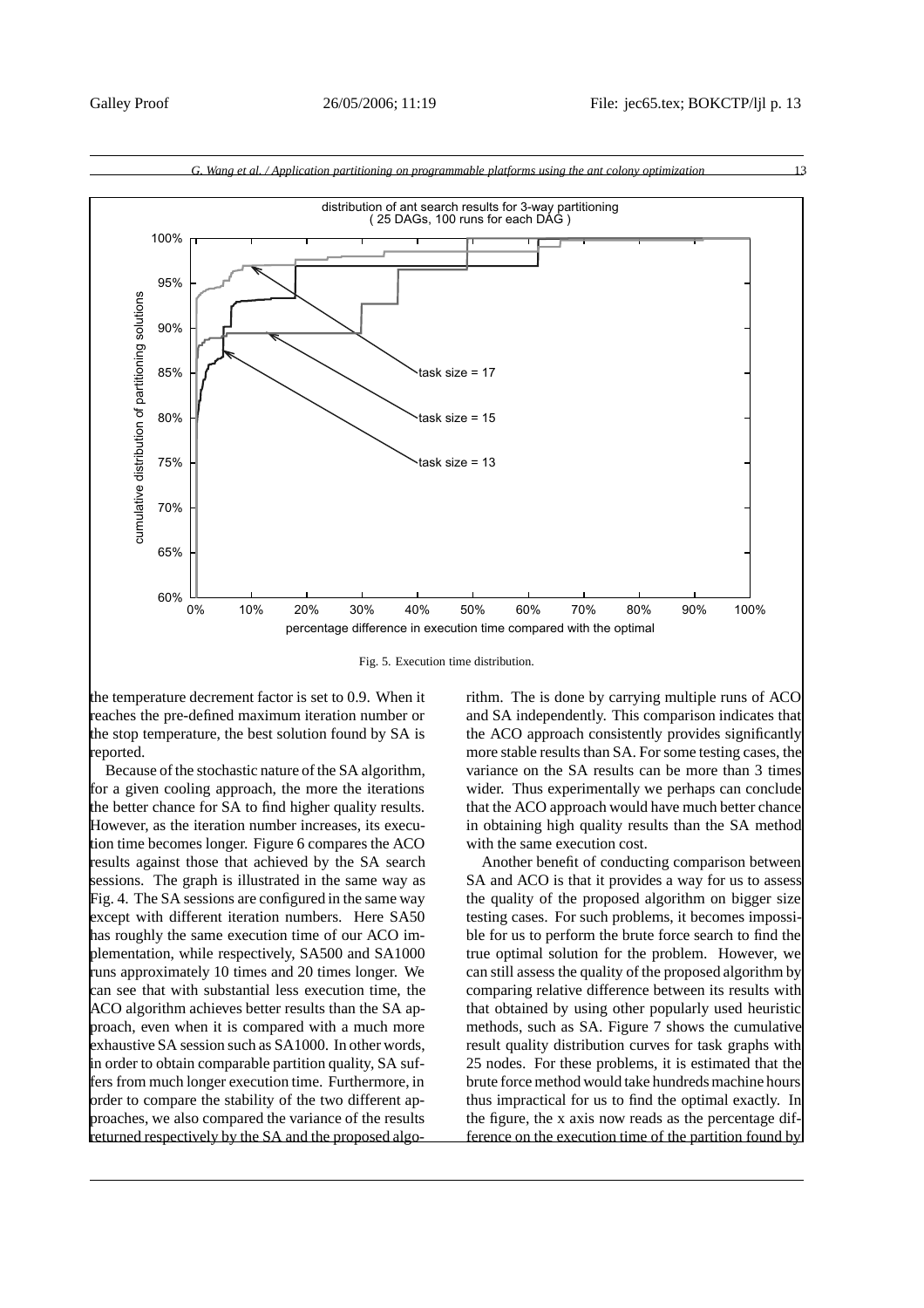

Fig. 6. Comparing ACO with SA.

the corresponding algorithm with respect to the *best* execution time over all the experiments using different approaches. Among them, the ACO and SA500 have the same amount of execution time, while SA5000 runs at about 10 time slower. It is shown that ACO outperforms SA500 while a much more expensive SA works comparably.

# *5.3. Hybrid ACO with simulated annealing*

One possible explanation for the proposed ACO approach to outperform the traditional SA method with regard to short computing time is that in the formulation of the SA algorithm, the problem is modeled with a flat representation, i.e. the task/resource partitioning is characterized as a vector, of which each element stores an individual mapping for a certain task. This model yields simplicity, while loses critical structural relationship among tasks comparing with the ATG model. This further makes it harder to effectively use structural information during the selection of neighbor solutions. For example, in the implementation tested, the internal correlation between tasks is fully ignored. To compensates this, SA suffers from lengthy low temperature cooling process.

Another problem of SA, which may be more related with the stability of the quality of the results than the long computing time, is its sensitivity to the selection of the initial seed solution. Starting with different initial partitions may lead to final results of different qualities, besides the possibility of spending computing time on unpromising parts of the search space.

On the other hand, the ACO/ATG model makes effective use of the core structural information of the problem. The autocatalytic nature of how the pheromone trails are updated and utilized makes it more attractive in discovering "good" solutions with short computing time. However, this very behavior raises stagnation problem. For example, it is observed that allowing extra computing time after enough iterations of the ACO algorithm does not have significant benefit regarding to the solution quality. This stagnation problem has been discussed in other works [7,13,15,22] and special problem-dependent recovery mechanisms have to be formulated to ease this artifact.

These complementary characteristics of the two methods motivate us to investigate a hybrid approach that combines the ACO and SA together. That is to use the ACO results as the initial seed partitions for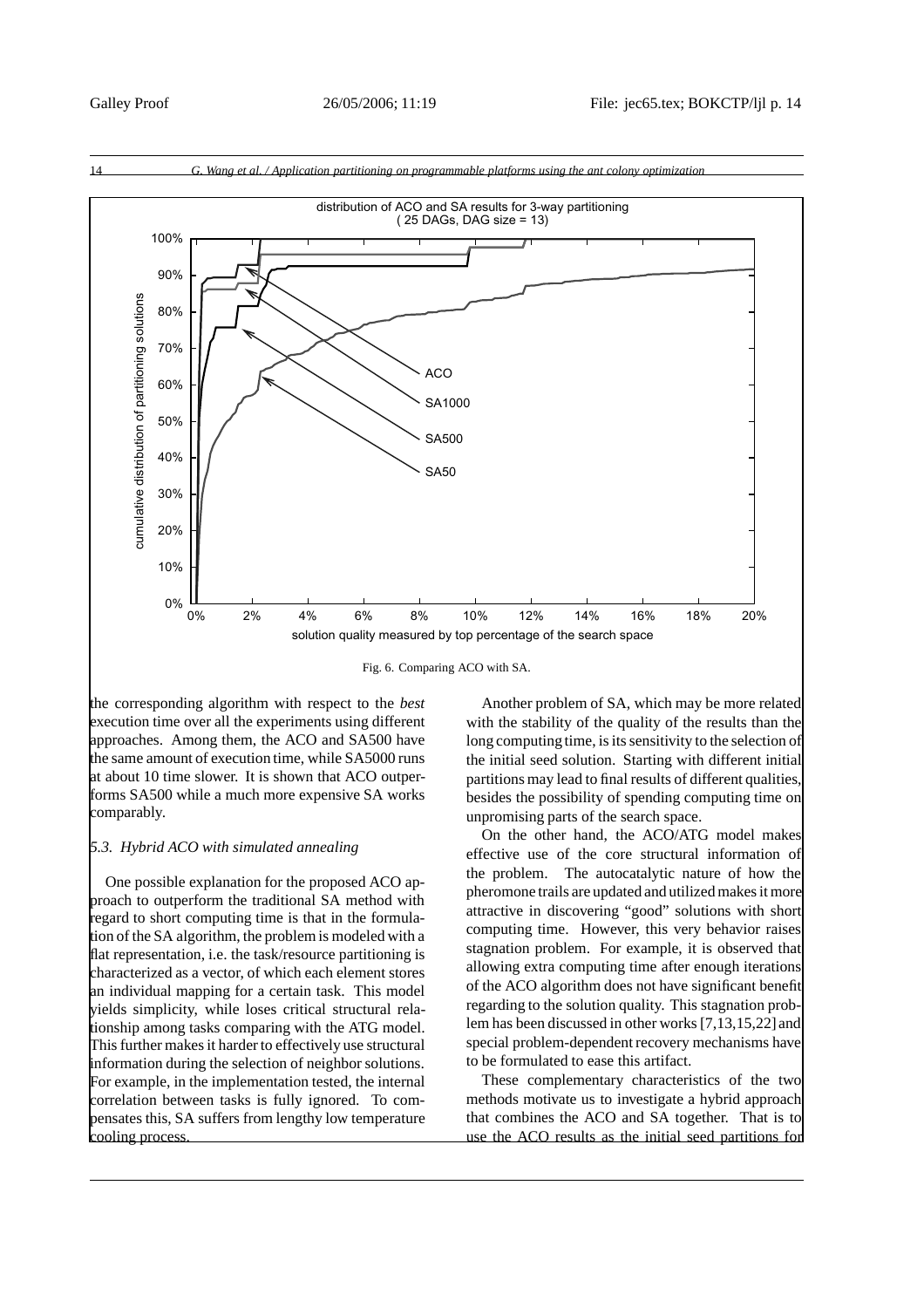



| AVERIGE RESULT QUALITY COMPANISON |                   |      |        |             |  |  |
|-----------------------------------|-------------------|------|--------|-------------|--|--|
|                                   | SA <sub>500</sub> | ACO  | SA5000 | $ACO-SA500$ |  |  |
| (run time)                        | (t)               | (t)  | (10t)  | (2t)        |  |  |
| $size = 25$                       |                   | 0.86 | 0.90   | 0.85        |  |  |
| $size = 50$                       |                   | 0.81 | 0.94   | 0.77        |  |  |
| $size = 100$                      |                   | 0.84 | 0.92   | 0.80        |  |  |
|                                   |                   |      |        |             |  |  |

the SA algorithm, it is possible for us to achieve even better system performance with a substantially reduced computing cost. In Fig. 7, curve ACO-SA500 shows the result of this approach. It achieves definitively better results comparing with that of SA5000 while only taking about 20% of its running time. Similar result holds for task graphs with bigger sizes, such as 50 and 100 (for a test case with 100 task node, the computing time can be reduced from about 2 hours to 18 minutes using the hybrid ACO-SA approach with comparable result quality).

Overall, we summarize the result quality comparison with Table 2 for problems with big sizes. It compares the average result qualities reported by ACO, SA500, SA5000 and the hybrid method ACO-SA500. The data is normalized with that obtained by SA500, and the smaller the better. It is easy to see that ACO always outperforms the traditional SA even when SA is allowed a much longer execution time, and the ACO-SA

# **6. Estimating design parameters with ACO**

One possible application of using the proposed ACO approach for application partitioning is to help make high level design choices by estimating design parameters at the early stage. At this point, a critical problem that the system designer faces is to make choice among alternative designs. One common question that the system designer has to answer is whether an extra computing device is needed in the system design.

For instance, considering the following case: assuming one design is realized with a PowerPC and a FPGA component (Architecture 1), while an alternative design contains an extra DSP core (Architecture 2), one needs to quickly evaluate design parameters associated with each of the two possible approaches. Does adding an extra DSP result in FPGA area reduction and if yes, how much can we save? Does the second design provide significant improvement of system's timing performance? Or by having an extra DSP, how much FPGA cost can be saved without tempting the system's time performance requirement? In order to address these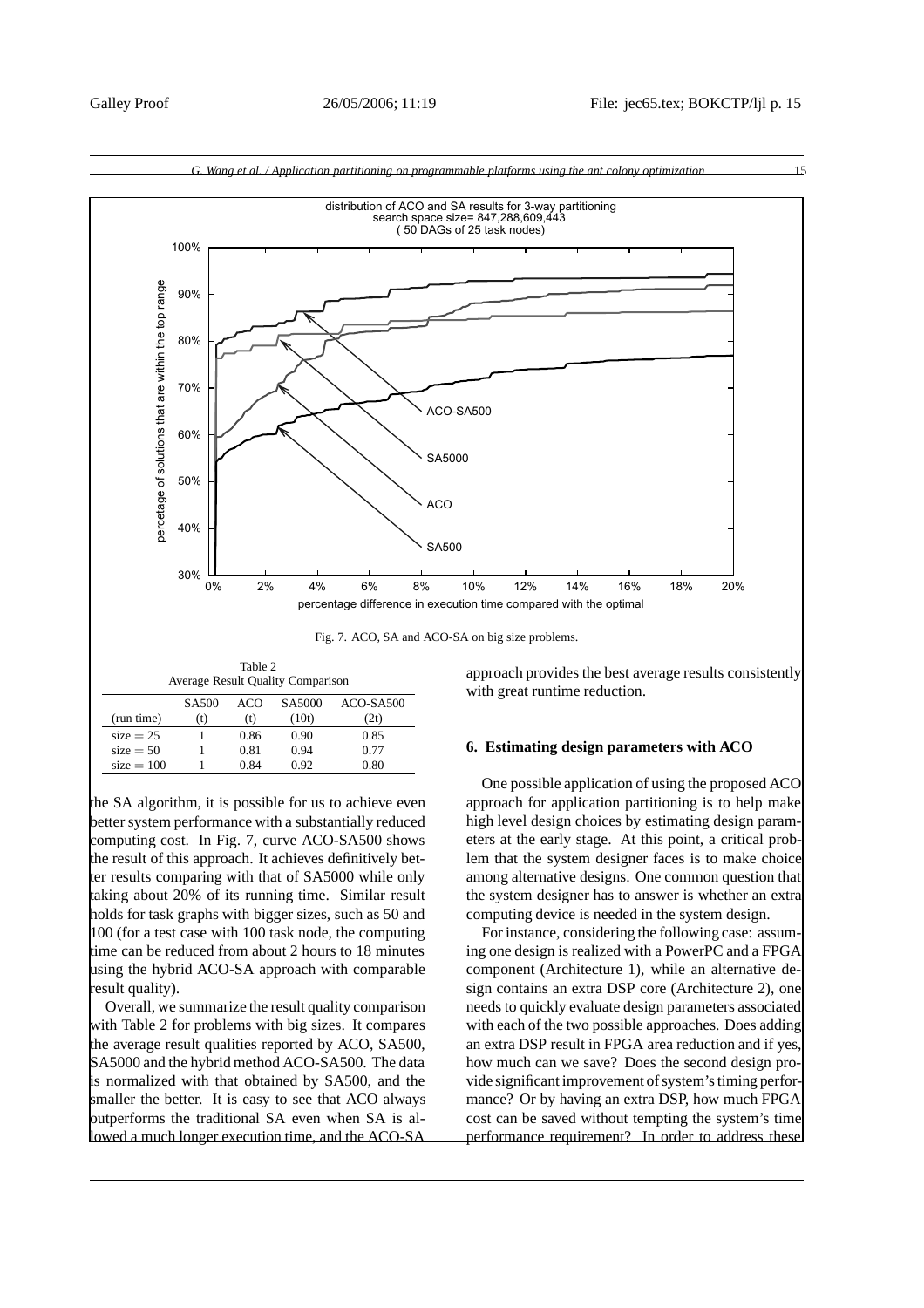

Fig. 8. Estimate Design Parameters with ACO application partitioner on design choice with incremented resources.

questions, quick assessment on related design parameters is needed. Essentially, the above problem request us to provide insights for design parameters when the number of computing resources is incremented. The high quality and fast execution time of the proposed ACO multi-way application partitioning approach provides a possible method for certain situations for such a system level design task.

To see this, we cross examine the results of the proposed algorithm over the testing cases illustrated in Table 1 for the two architectures. Based on the available resources, they can be viewed as 3-way partitioning and bi-partitioning problems under our model respectively and the proposed ACO approach solves them in a uniformed way.

Based on this comparison, we find that with the same hardware area constraint, our algorithm robustly provides partitions with better or at least the same execution time for Architecture 2 for different test cases in our benchmarks. The speedup is dependent on the specific application, i.e. the application's ATG and the tasks associated with it. With our testing cases, we have an average execution time speedup of 1.6% over the 25 testing examples, while over  $11\%$  speedup is observed for examples DAG-6 and DAG-17. More interestingly, based on the same test, we find that the 3-way partitioning results have an average 12.01% save in hardware area for the FPGA component compared with the bipartitioning results. In 100 runs, the expected biggest area save over 25 DAGs is 12.61%, which is roughly in agreement with the average savings.

This motivates us to use the proposed ACO algorithm as a quick estimator for design parameters, such as the FPGA area cost constraint, when a new computing resource is included. The question the designer tries to answer here is: how much FPGA area can we save by adding a DSP core in the system while respecting the system delay constraint? Or what is the right FPGA area cost constraint we should provide for the incremented system? Without a quick design parameter assessment method, this constraint is hard to be made accurately. To address this problem, we propose a two step process using the ACO application partition as such quick estimator, as the process is diagramed in Fig. 8.

First, we notice that Architecture 2, which contains an extra DSP, is expected to not make the FPGA cost worse. Based on this observation, a designer can first conduct bi-partitioning for the application over Architecture 1. The results will provide critical guidance regarding to the time performance and the upper bound of the FPGA area cost. The designer can then use the FPGA area cost result returned by our algorithm as the "desired" constraint for the 3-way partitioning problem over Architecture 2. Of course, this step may require multiple iterations if the optimal FPGA saving is expected. Thanks for the low computing cost of the proposed ACO approach, such iterative process is practical and can be conducted within reasonable time. As shown in Fig. 8, for each of the iterations, we check if the system delay meets the time performance constraint. If yes, it implies that a more stringent area cost constraint can be used. Otherwise, we have found the optimal saving and the process terminates. By applying this method, without noticeable degradation on the execution time (less than  $2\%$ ), our experiments on the testing cases show that an average hardware area reduction of 65.46% for the 3-way architecture comparing with original design which only uses PowerPC and FPGA.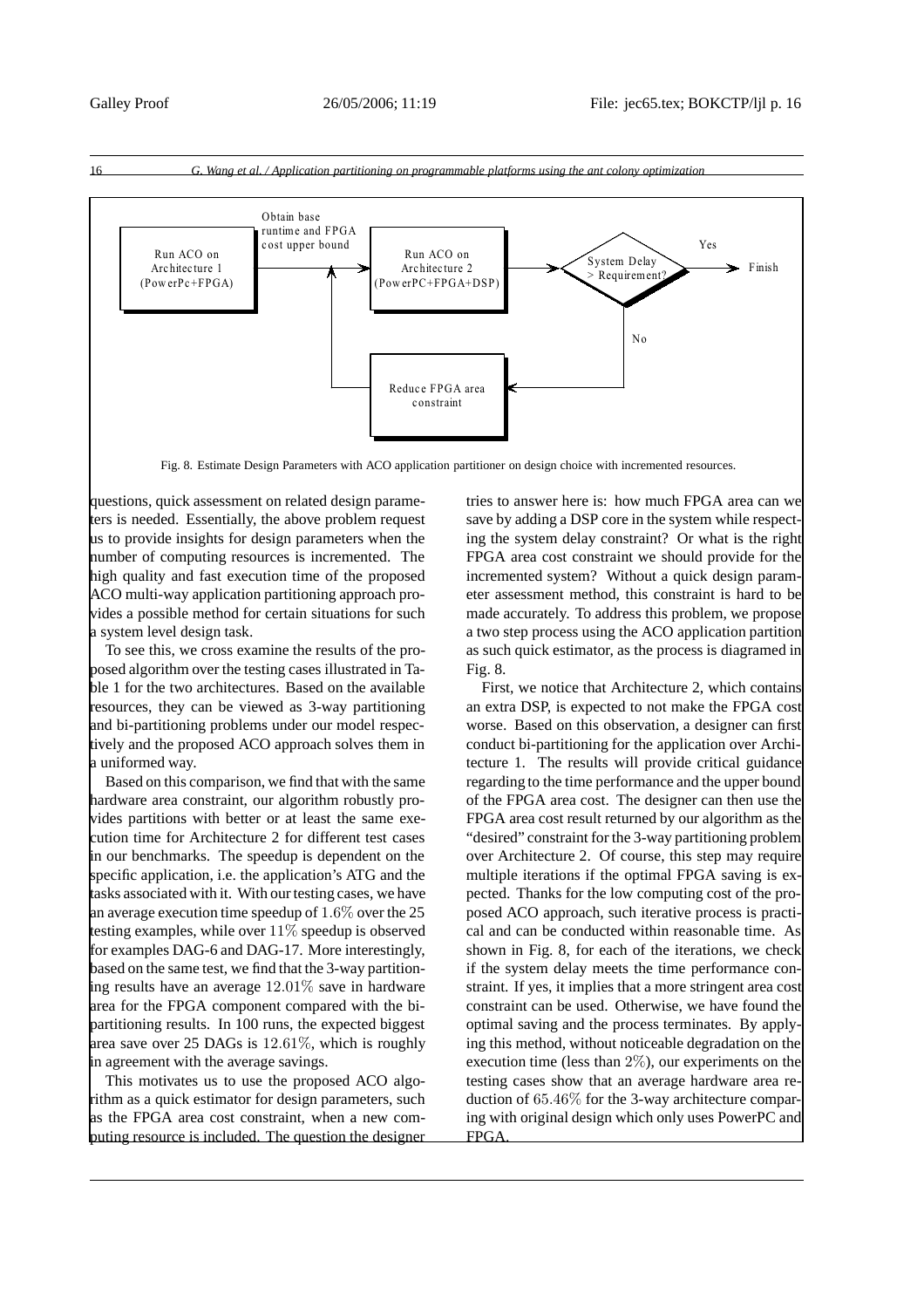Notice this is just one of the possible scenarios that the proposed algorithm could help. There are other cases such a quick parameter estimator could be useful. For instance, by simply swapping the boxes associated with Architecture 1 and Architecture 2 in Fig. 8, we can help to solve the reverse design problem, where we try to find how much extra FPGA resource we would need if we simplify the system design by excluding the DSP core from the architecture.

### **7. Conclusion**

In this work, we presented a novel heuristic searching method for the system partitioning problem based on the ACO techniques. Our algorithm proceeds as a collection of agents work collaboratively to explore the search space. A stochastic decision making strategy is proposed in order to combine global and local heuristics to effectively conduct this exploration. We introduced the Augmented Task Graph concept as a generic model for the system partitioning problem, which can be easily extended as the resource number grows and it fits well with a variety of system requirements.

Experimental results over our test cases for a 3-way system partitioning task showed promising results. The proposed algorithm consistently provided near optimal partitioning results over modestly sized tested examples with very minor computational cost. Our algorithm is more effective in finding the near optimal solutions and scales well as the problem size grows. It is also shown that for large size problems, with substantial less execution time, the proposed method achieves better solutions than the popularly used simulated annealing approach. With the observation of the complementary behaviors of the algorithms, we proposed a hybrid approach that combines the ACO and SA together. This method yields even better result than using each of the algorithms individually.

In future work, we plan to further refine the algorithm for more sophisticated testing scenarios, e.g. to handle looping and conditional jump among tasks. Compilation techniques have to be introduced into the algorithm to achieve this. More, this may pave the way to explore the ability of the ACO approach at finer granularity levels, such as basic blocks or even instruction level. It will also be interesting to explore other strategies for the ant decision making process in order to further improve the effectiveness of the algorithm. For example, introducing Tabu heuristic could make the ants more efficient in avoiding bad solutions. Comparing with other heuristic methods mentioned here, ACO is more tightly tied with the topological characteristics of the application. This makes it possible to deeply couple ACO with task scheduling. One direction for doing so is to investigate on how profiling information can be effectively used to guide the algorithm.

#### **References**

- [1] E. Aarts and J. Korst, *Simulated Annealing and Boltzmann Machines: A Stochastic Approach to Combinatoria Optimization and Neural Computing*, John Wiley & Sons, New York, NY, 1989.
- [2] S. Agrawal and R.K. Gupta, *Data-flow Assisted Behavioral Partitioning for Embedded Systems*, In Proceedings of the 34th Annual Conference on Design Automation Conference, 1997.
- [3] G. Aigner, A. Diwan, D.L. Heine, M.S. Lam, D.L. Moore, B.R. Murphy and C. Sapuntzakis, *The Basic SUIF Programming Guide*, Computer Systems Laboratory, Stanford University, August 2000.
- [4] Altera Corporation, *Excalibur Device Overview Data Sheet*, May 2002.
- [5] Altera Corporation, *Nios Embedded Processor System Development*, 2003. http://www.altera.com/products/devices/nios.
- [6] M. Baleani, F. Gennari, Y. Jiang, Y. Pate, R.K. Brayton and A. Sangiovanni-Vincentelli, *HW/SW Partitioning and Code Generation of Embedded Control Applications on a Reconfigurable Architecture Platform*, In Proceedings of the Tenth International Symposium on Hardware/Software Codesign, 2002.
- [7] E. Bonabeau, M. Dorigo and G. Theraulaz, *Swarm Intelli gence: From Natural to Artificial Systems*, Oxford University Press, New York, NY, 1999.
- [8] T.J. Callahan, J.R. Hauser and J. Wawrzynek, The Garp Architecture and C Compiler, *Computer* **33**(4) 62–69.
- [9] CAST, Texas Instruments Inc, *C32025 Digital Signal Processor Core*, September 2002.
- [10] D. Costa and A. Hertz, Ants can colour graphs, *Journal of the Operational Research Society* **48** (1996), 295305.
- [11] A. Österling, T. Benner, R. Ernst, D. Herrmann, T. Scholz and W. Ye, *Hardware/Software Co-Design: Principles and Practice*, chapter The COSYMA System. Kluwer Academic Publishers, 1997.
- [12] J.L. Deneubourg and S. Goss, Collective Patterns and Decision Making. *Ethology, Ecology & Evolution* **1** (1989), 295–311.
- [13] M. Dorigo and L.M. Gambardella, Ant Colony System: A Cooperative Learning Approach to the Traveling Salesman Problem, *IEEE Transactions on Evolutionary Computation* **1**(1) (April 1997), 53–66.
- [14] M. Dorigo, V. Maniezzo and A. Colorni, Ant System: Optimization by a Colony of Cooperating Agents, *IEEE Transactions on Systems, Man and Cybernetics, Part-B* **26**(1) (February 1996), 29–41.
- [15] M. Dorigo, V. Maniezzo and A. Colorni, Ant System: Optimization by a Colony of Cooperating Agents, *IEEE Transactions on Systems, Man and Cybernetics, Part-B* **26**(1) (February 1996), 29–41.
- [16] S.A. Edwards, L. Lavagno, E.A. Lee and A. Sangiovanni-Vincentelli, Design of Embedded Systems: Formal Models Validation, and Synthesis, *Proceedings of the IEEE* **85**(3) (March 1997), 366–390.